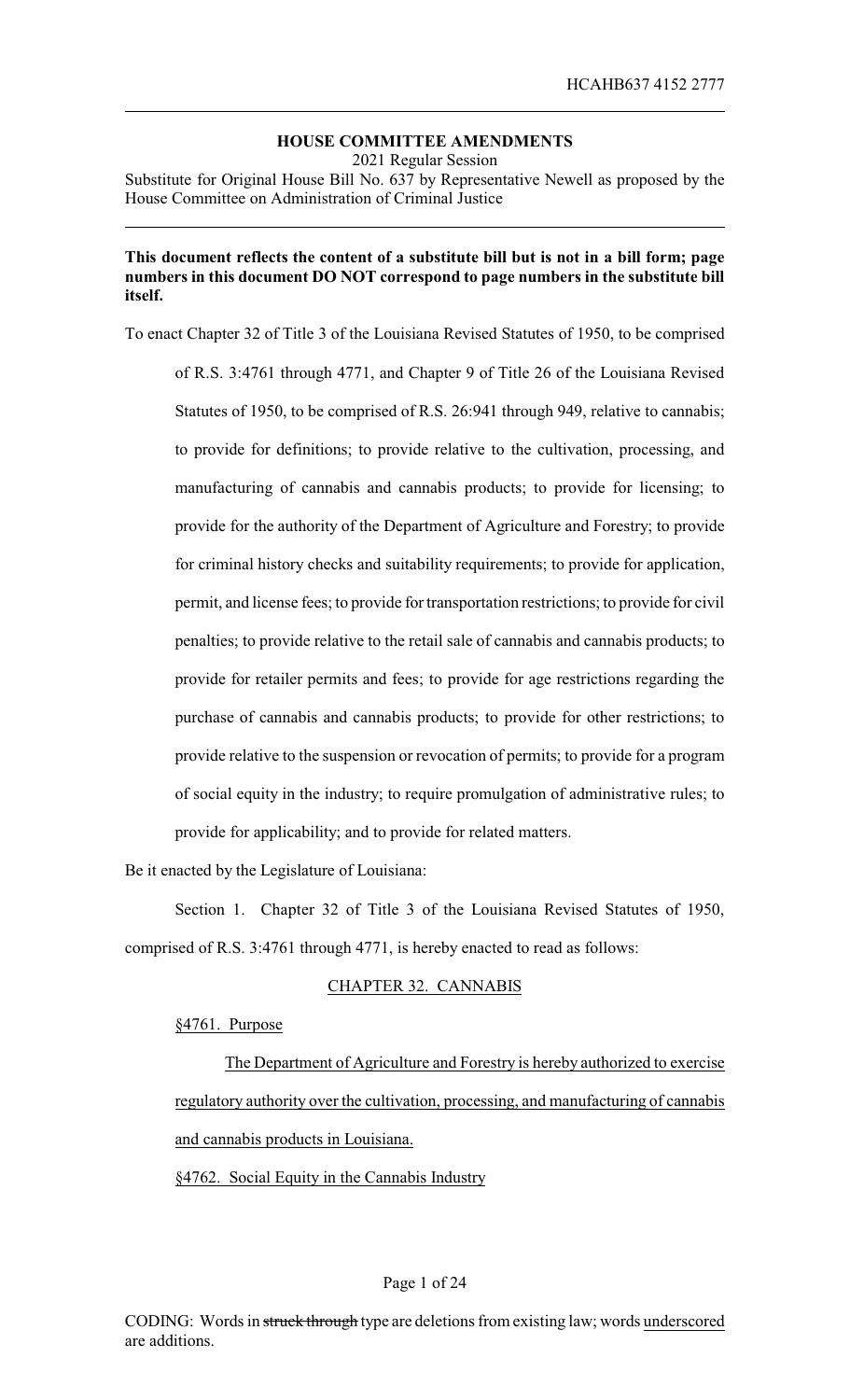A. It shall be the intent of the Legislature of Louisiana that there shall be no barriers to the entry, acceptance, or approval of applications or licensure for individuals and communities most adversely impacted by the enforcement of marijuana laws. In the interest of establishing a legal cannabis industry that is equitable and accessible to those most adversely impacted by the enforcement of drug-related laws in this state, including cannabis related laws, the Legislature of Louisiana finds and declares that a program of social equity should be established. The Legislature of Louisiana also finds and declares that individuals who have been arrested or incarcerated due to drug laws suffer long-lasting negative consequences, including impacts to employment, business ownership, housing, health, and longterm financial well-being. The Legislature of Louisiana declares that promotion of business ownership by individuals who have resided in areas of high poverty and high enforcement of cannabis-related laws furthers an equitable cannabis industry. Therefore, in the interest of remedying the harms resulting from the disproportionate enforcement of cannabis-related laws, the Legislature of Louisiana finds and declares that a cannabis equity program shall be developed and should offer, among other things, financial assistance and license application benefits to individuals most directly and adversely impacted by the enforcement of cannabis-related law who are interested in starting cannabis business establishments.

§4763. Definitions

As used in this Chapter, the following terms shall have the following meanings:

(1) "Applicant" means a natural person, a corporation, limited liability company, partnership, joint stock association, sole proprietorship, joint venture, business association, cooperative association, professional corporation, or any other legal entity or organization through which business is conducted who has applied to the Department of Agriculture and Forestry for a license to produce cannabis and cannabis products.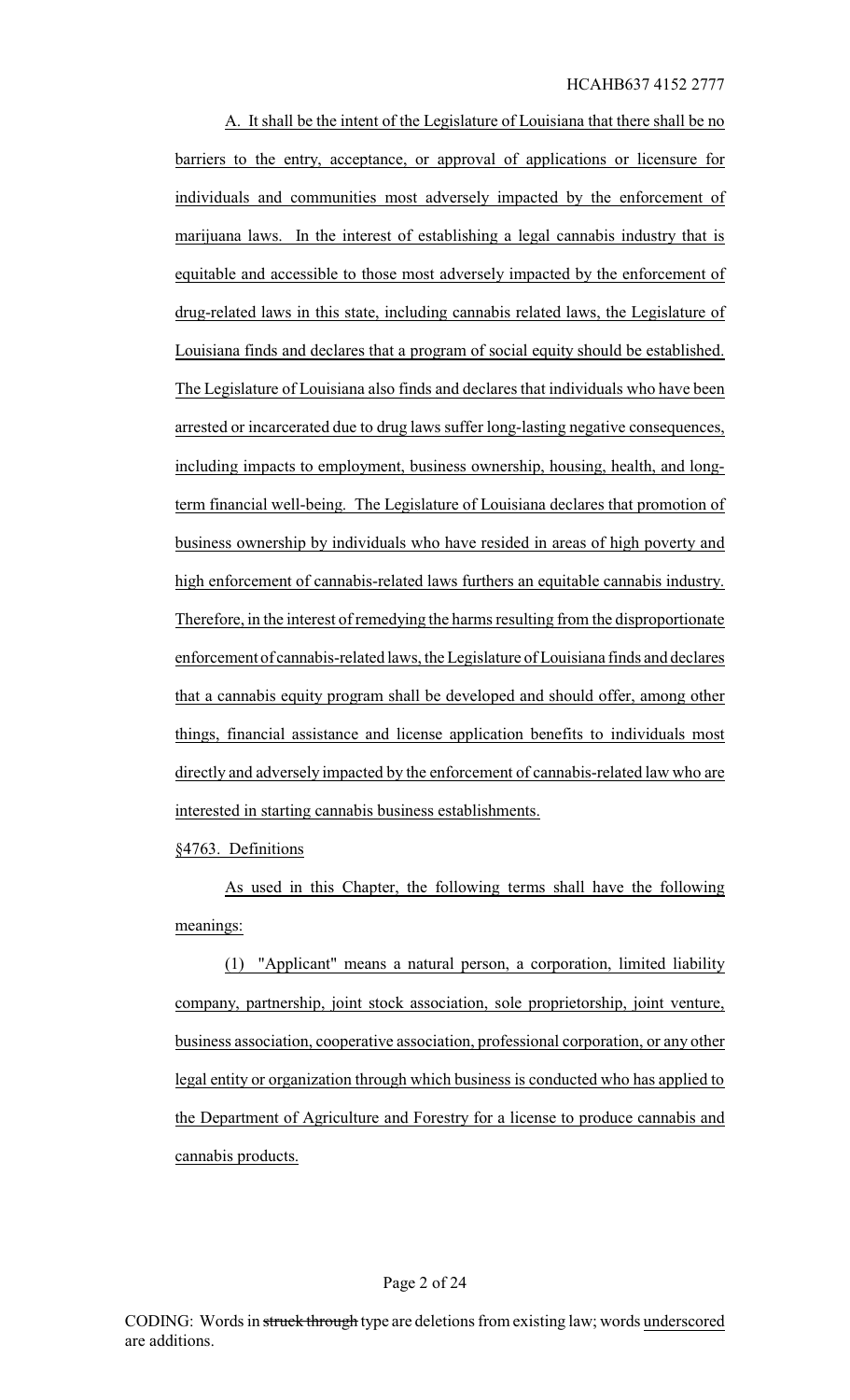(2) "Bureau" means the Louisiana Bureau of Criminal Identification and Information of the Department of Public Safety and Corrections, office of state police.

(3) "Cannabis" means all parts of plants of the genus Cannabis, whether growing or not; the seeds thereof; the resin extracted from any part of such plant, and everycompound, manufacture, salt, derivative, mixture, or preparation of such plant, its seeds or resin, but shall not include the mature stalks of such plant, fiber produced from such stalks, oil or cake made from the seeds of such plant, any other compound, manufacture, salt, derivative, mixture, or preparation of such mature stalks (except the resin extracted therefrom), fiber, oil, or cake or the sterilized seed of such plant which is incapable of germination.

(4) "Cannabis equity applicant" means an applicant who has submitted, or will submit, an application to engage in commercial cannabis activity through a production facility license and who meets the requirements of the cannabis equity program.

(5) "Cannabis equity licensee" means a licensee who has been issued a license by the Department of Agriculture and Forestry to produce cannabis and cannabis products and who meets the requirements of the state's cannabis equity program.

(6) "Cannabis equity program" means a program adopted or operated by the state that focuses on inclusion and support of individuals in Louisiana's cannabis industry who are linked to populations or neighborhoods that were negatively or disproportionately impacted by cannabis criminalization. Cannabis equity programs may include but are not limited to the following types of services:

(a) Small business support services offering technical assistance to those persons from economically disadvantaged communities that experience high rates of poverty or communities most harmed by cannabis prohibition, determined by historically high rates of arrests or convictions for cannabis law violations.

(b) Assistance in paying state regulatory and licensing fees.

(c) Assistance with the application process.

### Page 3 of 24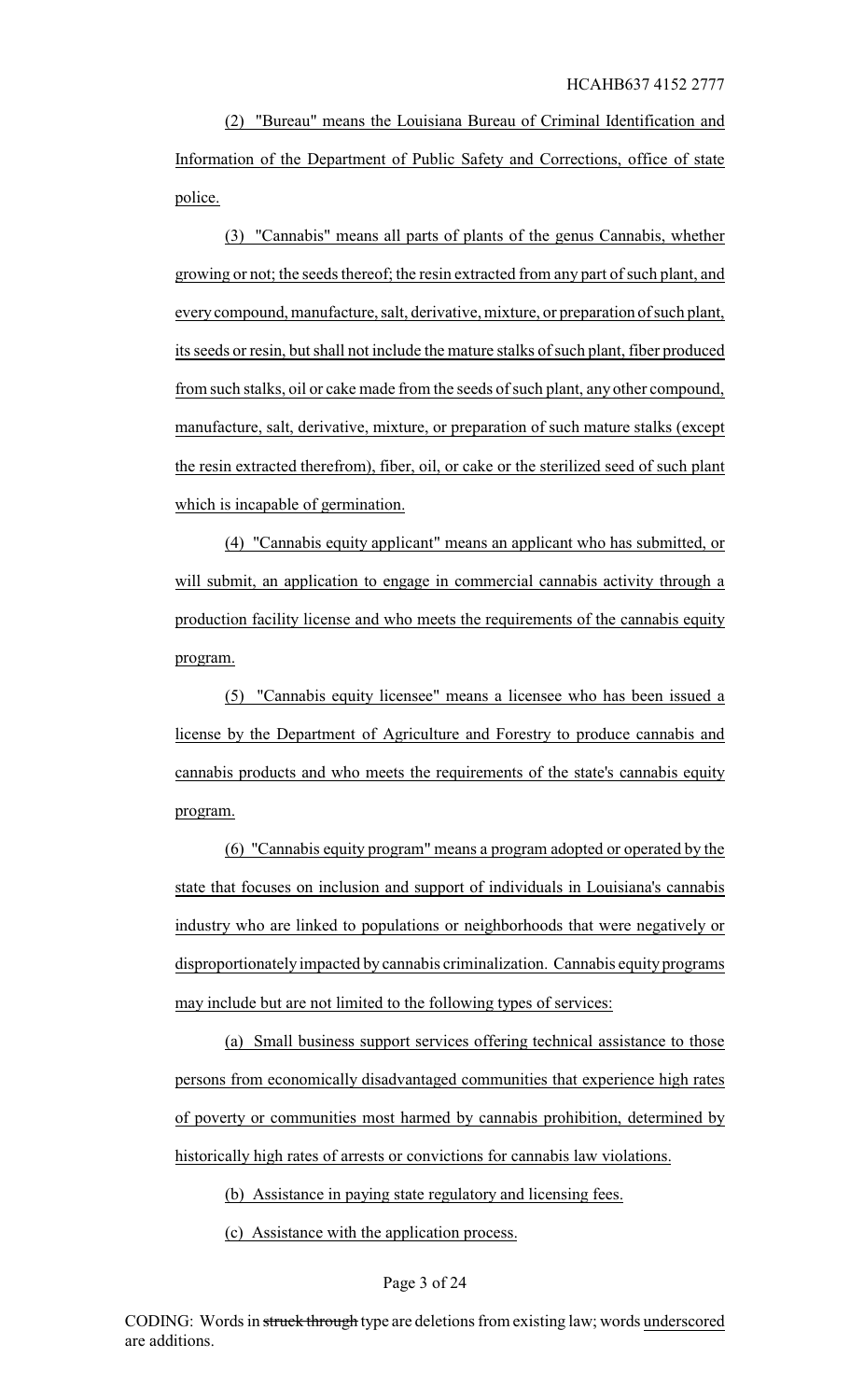(d) Assistance with regulatory compliance.

(7) "Commissioner" means the commissioner of the Department of Agriculture and Forestry.

(8) "Criminal history record information" means information collected by state and federal criminal justice agencies on individuals consisting of identifiable descriptions and notations of arrests, detentions, indictments, bills of information, or any formal criminal charges, and any disposition arising therefrom, including sentencing, criminal correctional supervision, and release. It shall not include intelligence information gathered for investigatory purposes or any identification information which does not indicate involvement of the individual in the criminal justice system.

(9) "Cultivate" or "cultivating" means planting, growing, and harvesting cannabis.

(10) "Department" means the Department of Agriculture and Forestry.

(11) "FBI" means the Federal Bureau of Investigation of the United States Department of Justice.

(12) "Licensee" means a natural person, a corporation, limited liability company, partnership, joint stock association, sole proprietorship, joint venture, business association, cooperative association, professional corporation, or any other legal entityor organization through which business is conducted who has been issued a license by the Department of Agriculture and Forestry to produce cannabis and cannabis products.

(13) "Licensure" means any license or permit that the department is authorized to issue for the production of cannabis and cannabis products and the facility producing cannabis and cannabis products.

(14) "Permit" means authorization issued by the department for a natural person to work for, or on behalf of, a licensee.

(15) "Permittee" means a principle officer, board member, or member of the licensee or producer, or a person employed in the operation or supervision of the licensee's operation, including any individual whose employment duties directly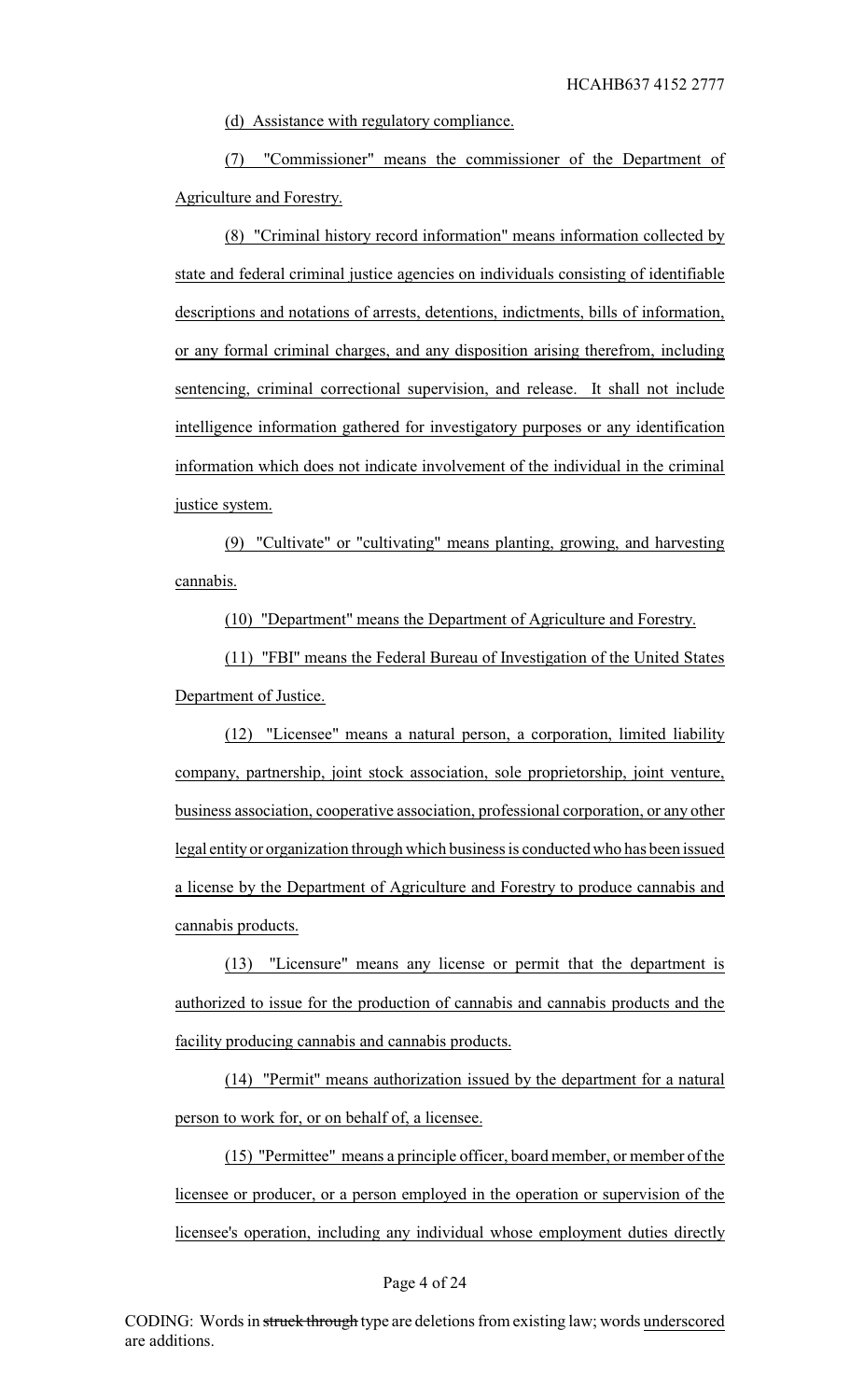relate to the growing, cultivating, harvesting, processing, weighing, labeling, packing, transporting, and selling of cannabis or cannabis products.

(16) "Production facility" means a facility operating pursuant to a license issued by Department of Agriculture and Forestry to cultivate and process cannabis, manufacture cannabis products, package and label cannabis products, and sell cannabis to licensed retailers. A production facility shall not sell cannabis directly to consumers.

(17) "Retailer" means an entity licensed by the office of alcohol and tobacco control pursuant to R.S. 26:943 to purchase cannabis products from licensed production facilities and sell cannabis products to a consumer.

§4764. General requirements; prohibitions; testing; tracking

A. No person or entity shall cultivate, process, and manufacture cannabis or cannabis products without a license issued by the department pursuant to this Chapter.

B. The department shall test the cannabis products in a facility approved by the department prior to the products being transported from a production facility to a licensed retailer.

C. The department shall establish a seed-to-sale tracking system that tracks the cannabis from either the seed or immature plant stage until the product is sold to a consumer by a licensed retailer.

§4765. Powers and duties of the commissioner

A. In addition to the powers, duties, and responsibilities otherwise vested in the commissioner by law, the commissioner shall:

(1) Adopt rules and regulations as are necessary to implement the provisions of this Chapter. The rules and regulations shall include but not be limited to:

(a) Criteria for licensure and procedures for the issuance, renewal, suspension, and revocation of licenses.

(b) Application, license, permit, and testing fees.

(c) Security requirements for cultivation and product manufacturing facilities.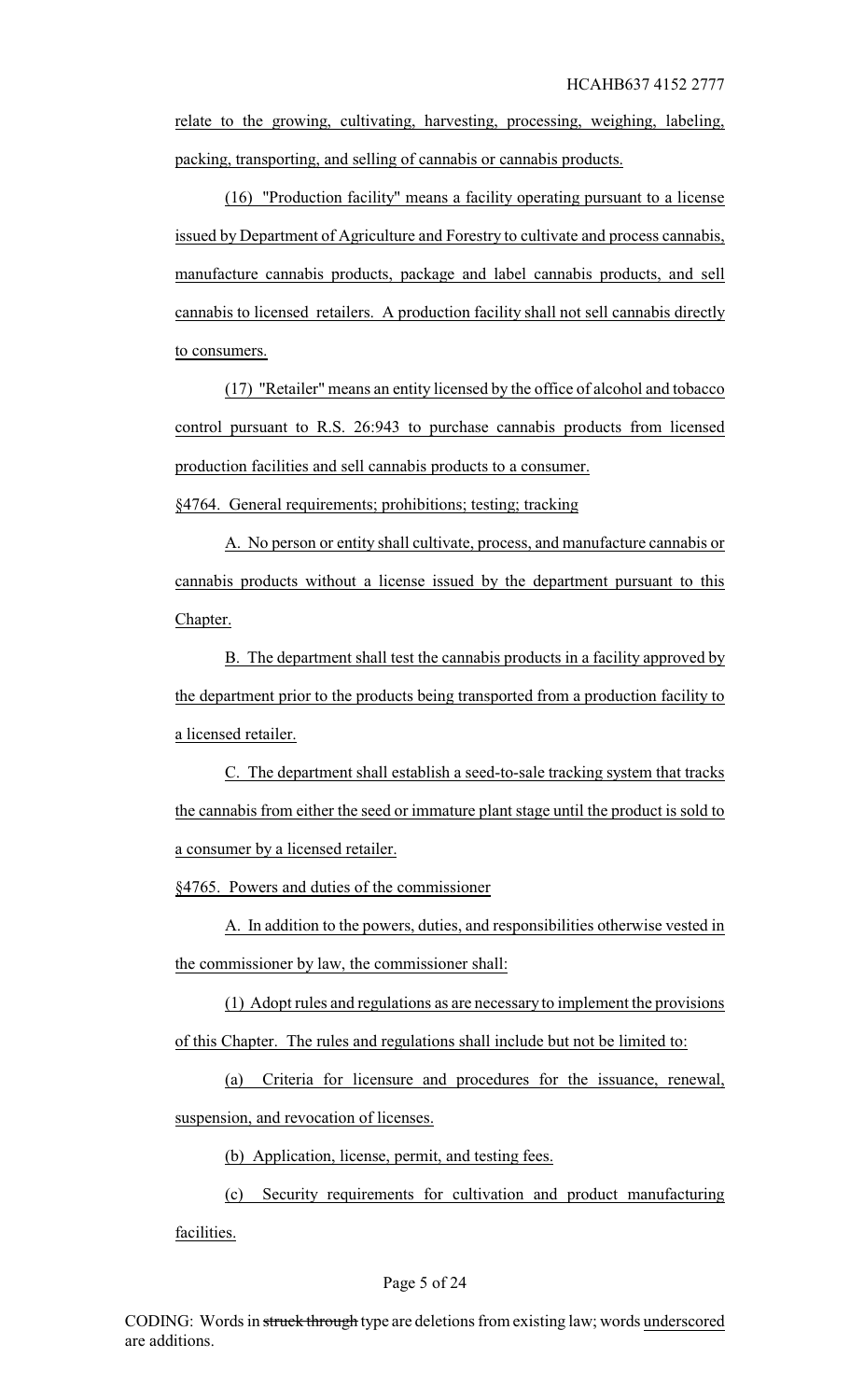(d) Labeling and packaging requirements, including requirements for child resistant packaging, health and safety warnings, potency, and activation time.

(e) Health and safety regulations and standards for the cultivation of cannabis and the manufacturing of cannabis products, including pesticide use and allowable extraction methods.

(2) Collect, administer, and disburse the proceeds of all fees, interest, penalties, and other monies collected pursuant to this Chapter.

(3) Administer and enforce the provisions of this Chapter and the rules and regulations adopted pursuant to this Chapter.

(4) Develop sampling and testing procedures to ensure safety and verify the potency of cannabis cultivated and cannabis products manufactured pursuant to this Chapter.

(5) Enter facilities for the purpose of conducting inspections, collecting samples, testing, and examining and copying records.

(6) Hold hearings on alleged violations of the provisions of this Chapter or of the rules and regulations adopted pursuant to this Chapter.

(7) Impose civil penalties for violations of the orders issued pursuant to the provisions of this Chapter or of the rules and regulations adopted pursuant to this Chapter.

(8) Seek and obtain injunctive or other civil relief to restrain and prevent violations of this Chapter, rules and regulations adopted pursuant to this Chapter, or orders and rulings issued pursuant to this Chapter.

(9) Institute civil proceedings to enforce his orders or rulings, collect any fees, fines, penalties, or costs due under this Chapter or to otherwise enforce the provisions of this Chapter or rules and regulations adopted pursuant to this Chapter.

(10) Appoint and employ all personnel necessary for the efficient and proper administration of this Chapter.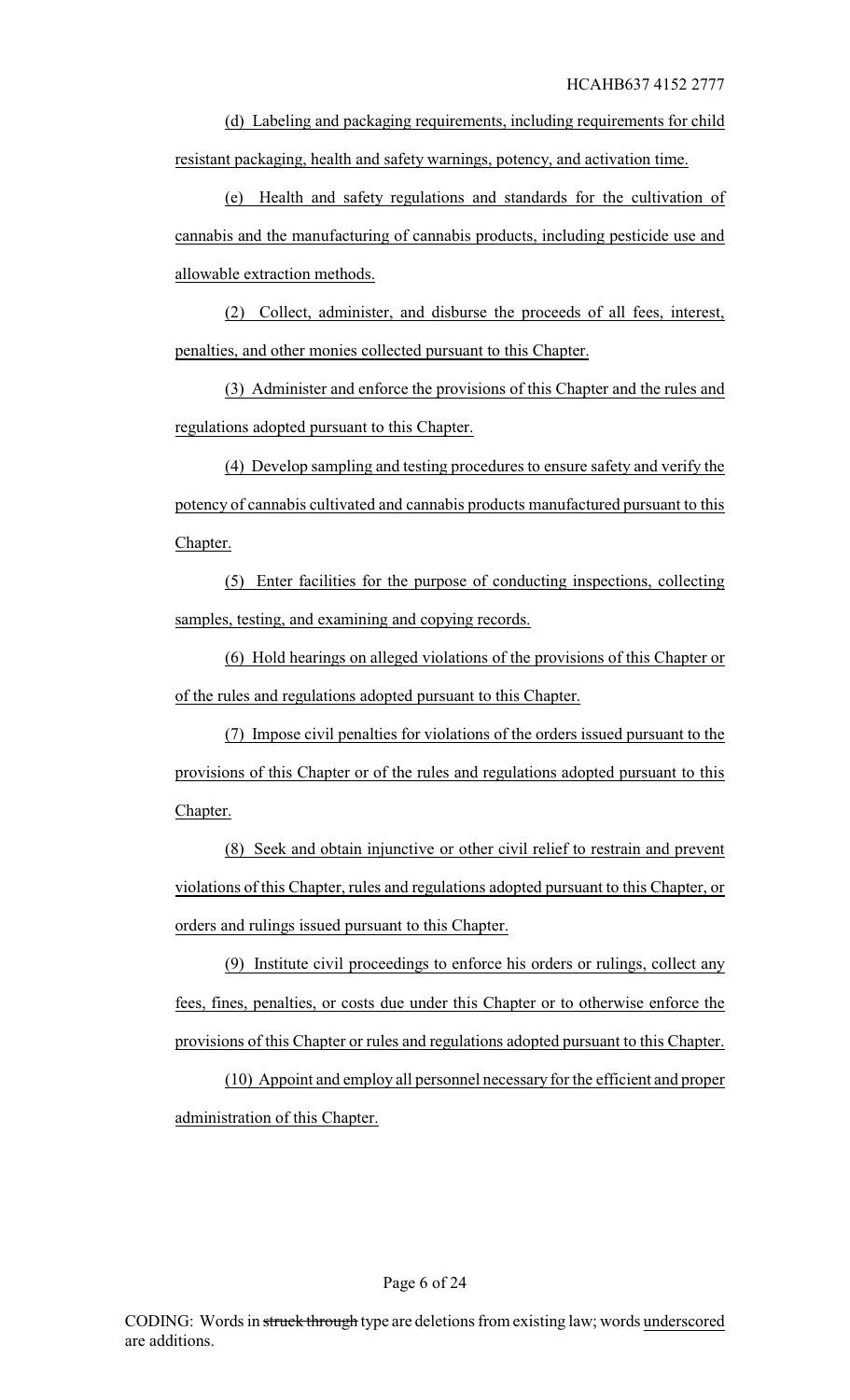§4766. Licensure requirements; authorization to obtain criminal history record information

A.(1) The Department of Agriculture and Forestry shall develop an annual, nontransferable production facility license for the cultivation, processing, and manufacturing of cannabis and cannabis products.

(a) The department shall limit the number of licenses granted in the state to no more than ten licenses. Once the maximum number of licenses have been issued, the department shall only issue new licenses after a current license is either revoked or not renewed or with legislative approval. The department shall issue any approved new licenses in accordance with the criteria and procedures outlined in this Section.

(b) The department shall develop rules in accordance with the Administrative Procedure Act to ensure the number of production facilities are equally distributed geographically throughout the state. The department shall use, at a minimum, the following criteria to develop such rules for issuing licenses:

(i) Population distribution of the state.

(ii) Issuance of at least one license to a cannabis equity applicant qualified under the cannabis equity program for every one license issued to a non cannabis equity applicant.

(iii) Preference to applicants who have resided in this state or owned the property on which the production facility will be located for at least five years prior to the effective date of this Chapter and shall have a stake of at least fifty-one percent ownership in the license.

(c) No production facility shall be located in a "drug free zone" as defined in R.S. 17:405(A).

(d) No licensee shall sell or transfer their license to another person that has not been a Louisiana resident for at least five years prior to the sale or transfer or to an entity that does not have an ownership group made up of at least fifty-one percent of Louisiana residents residing in the state at least five years prior to the sale or transfer.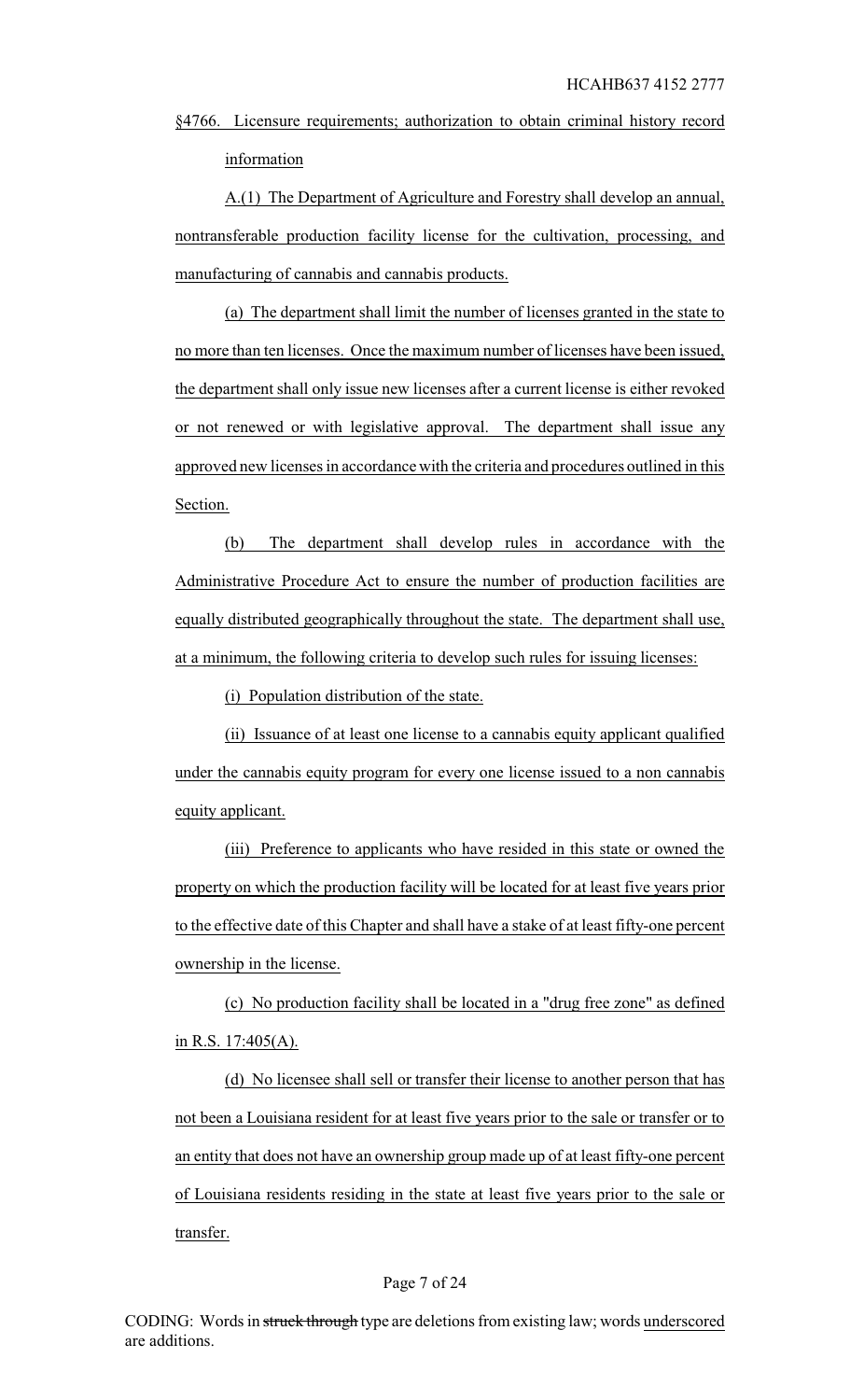(2) Any license awarded pursuant to this Section shall not exceed five years.

B. As a condition of eligibility, the department shall require an applicant to do the following:

(1) Submit a full set of fingerprints, in a form and manner prescribed by the department.

(2) Permit the department to request and obtain state and national criminal history record information on the applicant.

C. Prior to entering into any contract, memorandum of understanding, or cooperative endeavor agreement with a licensee, a subcontractor shall also comply with the conditions of eligibility contained in Subsection B of this Section in order to receive contract approval from the department.

D. In accordance with the provisions and procedure prescribed by this Section, the department shall request and obtain state and national criminal history record information from the bureau and the FBI relative to any applicant for licensure whose fingerprints the department has obtained pursuant to this Section for the purpose of determining the applicant's suitability and eligibility for licensure.

E. Upon request by the department and upon submission of an applicant's fingerprints, and such other identifying information as may be required, the bureau shall survey its criminal history records and identification files and make a simultaneous request of the FBI for similar or related information from other jurisdictions. The bureau may charge the applicant a reasonable processing fee for conducting and reporting on any such search.

## §4767. Suitability requirements

A. The department shall not grant any license or issue any other contract approval pursuant to the provisions of this Chapter if the applicant or subcontractor or any officer, director, or any person having a five percent or more economic interest in the entity seeking licensure or contract approval has been disqualified on the basis of the following criteria:

#### Page 8 of 24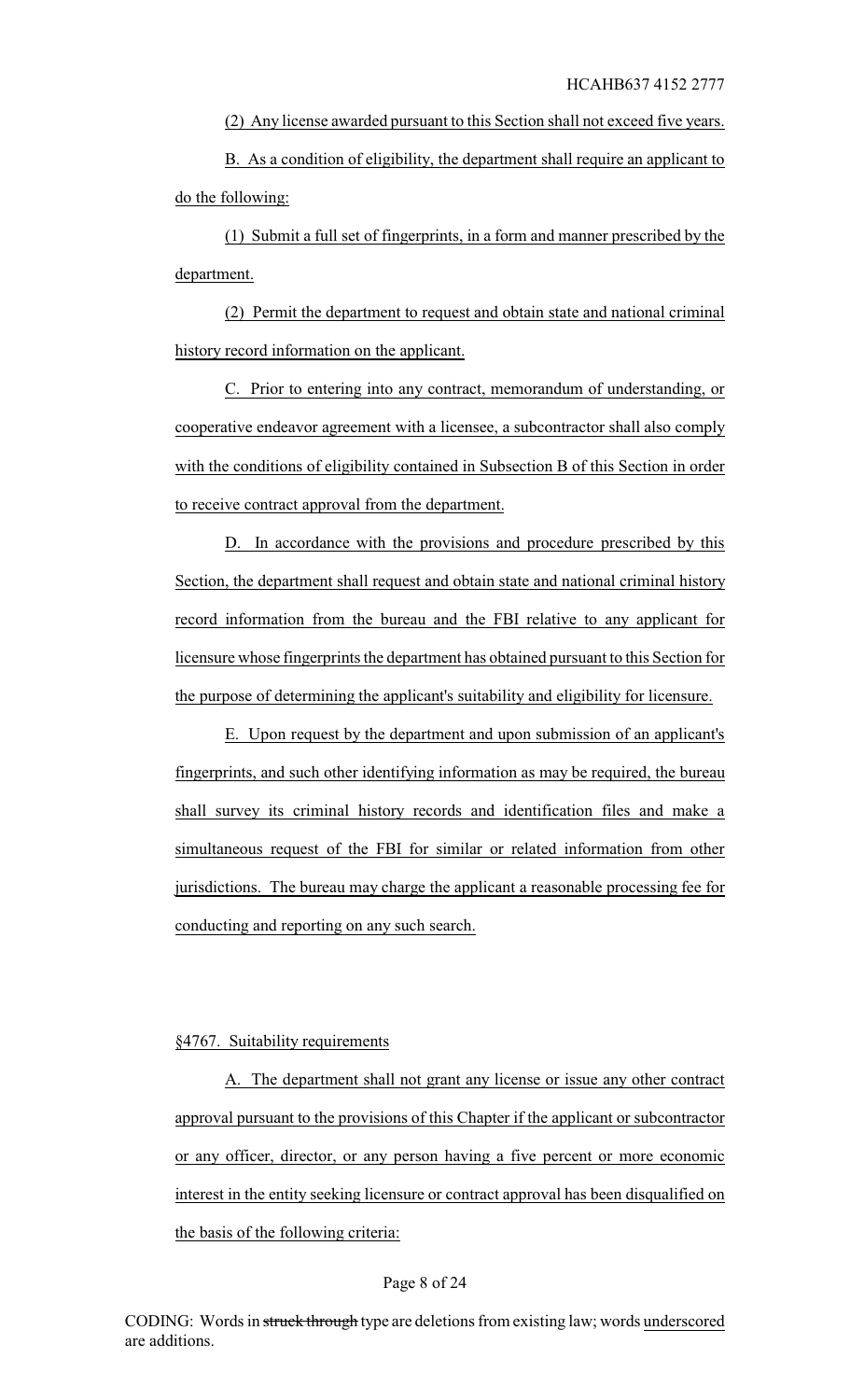(1) Has been convicted or entered a plea of guilty or nolo contendere for any of the following:

(a) Theft or attempted theft, illegal possession of stolen things, or any offense or attempt involving the misappropriation of property or funds within five years from the date of application.

(b) Any offense involving fraud or attempted fraud or false statements or declarations within five years from the date of application.

(c) A crime of violence as defined in R.S. 14:2(B).

(d) Any offense involving schedule I narcotics, provided the offense was not marijuana related.

(2) There is a current prosecution or pending charge against the person in any jurisdiction for any offense listed in Paragraph (1) of this Subsection.

(3) The applicant or any person required to be suitable pursuant to this Section fails to provide information and documentation to reveal any fact material to a suitability determination or supplies information which is untrue or misleading as to a material fact pertaining to the suitability criteria.

B. No person shall obtain a license pursuant to this Section if the applicant, subcontractor, or any of the service providers in the chain of subcontractors, is owned wholly or in part by any state employee or member of a state employee's immediate family, including but not limited to any legislator, statewide public official, university or community or technical college employee, Louisiana State UniversityAgricultural Center employee, or Southern UniversityAgricultural Center employee. For the purposes of this Paragraph, "immediate family" has the same meaning as provided in R.S. 42:1102.

C. No person licensed pursuant to this Section shall give or receive anything of value in connection with any contract, memorandum of understanding, or cooperative endeavor agreement executed pursuant to this Section except the value that is expressed in the contract, memorandum of understanding, or cooperative endeavor agreement.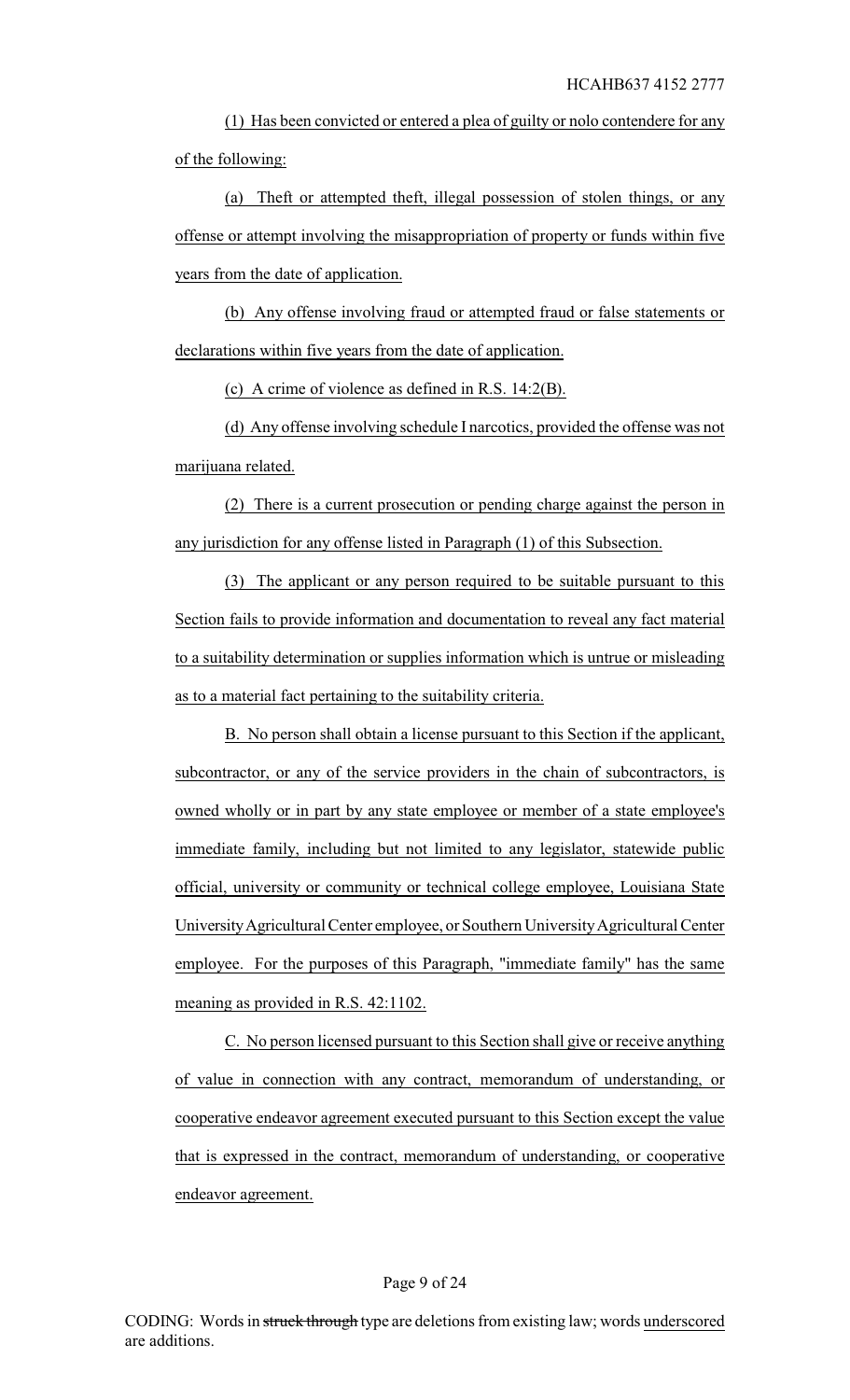D. Any contract, memorandum of understanding, or cooperative endeavor agreement entered into with any licensee or subcontractor pursuant to this Section shall be a public record subject to disclosure pursuant to the Public Records Law,

R.S. 44:1 et seq.

§4768. Fees; disposition of funds

A. The department shall establish fees to be paid by an applicant.

(1) The application fee shall not exceed two thousand five hundred dollars. The application fee shall be nonrefundable.

(2) The application fee shall be payable to the department upon submission of the application.

B. The department shall collect a suitability fee to be paid to the Louisiana State Police, Gaming Division to investigate the applicant once chosen as the licensee.

C. The department shall establish a production facility license fee to be paid by the licensee in accordance with the following:

(1) The license fee shall not exceed one hundred thousand dollars.

(2) The license fee shall be paid annually to the department.

D. A cannabis equity licensee may apply to the Louisiana Agriculture Finance Authority for a loan equal to seventy-five percent of the cost of the initial license. The Louisiana Agriculture Finance Authority shall make the funds for this loan available provided that adequate funds exist. A cannabis equity licensee shall pay back the total amount of the loan to the Louisiana Agriculture Finance Authority within three years from the date the license is issued. If the cannabis equity licensee fails to pay back the loan in full within the requisite time period the department shall revoke the license.

E. The department shall establish a permit fee to be paid for a person employed in the operation or supervision of the licensee's operation in accordance with the following:

(1) The permit fee shall not exceed fifty dollars.

(2) The permit fee shall be payable annually to the department.

#### Page 10 of 24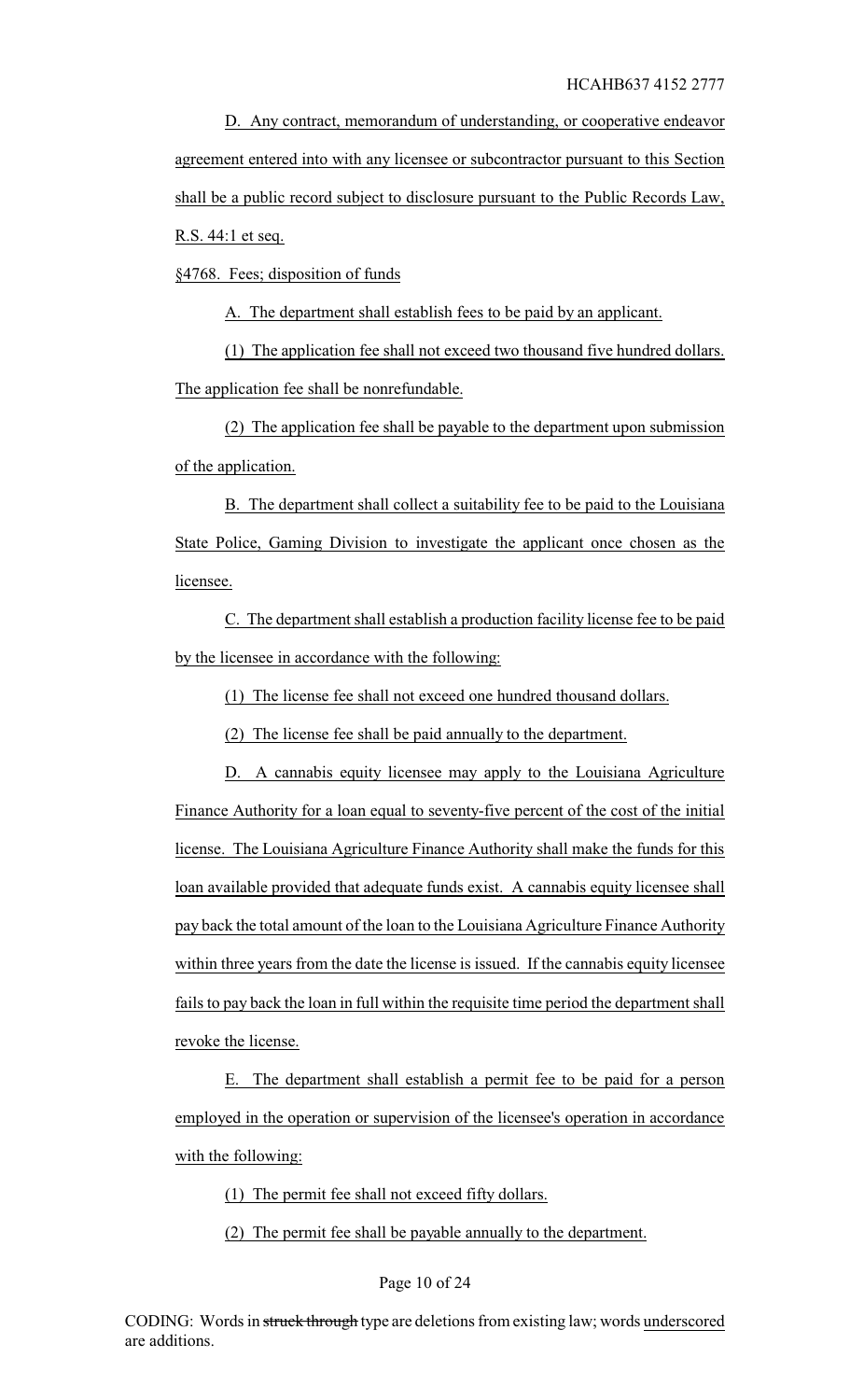F. The department shall establish a transportation carrier fee to be paid for a person employed in transporting cannabis or cannabis products in accordance with the following:

(1) The transportation carrier fee shall not exceed two hundred and fifty dollars.

(2) The permit fee shall be payable annually to the department.

G. All fees collected and retained by the department shall be used to fund the expenses relating to the regulation and control of cannabis and cannabis products as provided for in this Chapter.

§4769. Transportation of cannabis

A. A licensee shall only be allowed to transport cannabis or cannabis products to the following locations:

(1) From its production facility to a testing facility approved by the department pursuant to this Chapter.

(2) From its production facility to a licensed retailer.

(3) When a specific nonroutine transport request from the licensee is approved in writing by the department.

B. Any licensee using an employee of the business or contracting with an outside carrier for the purpose of this Section, shall first have the employee or outside carrier approved by the department in accordance with the procedures for a subcontractor under this Chapter.

§4770. Civil penalties

A. Any person who violates any provision of this Chapter, or any rule or regulation adopted pursuant to this Chapter, shall be subject to a civil penalty of not more than fifty thousand dollars for each act of violation and for each day of violation. Each day on which a violation occurs shall constitute a separate offense.

B. Civil penalties may be assessed only by ruling of the commissioner based upon an adjudicatory hearing held in accordance with the provisions of the Administrative Procedure Act and this Chapter.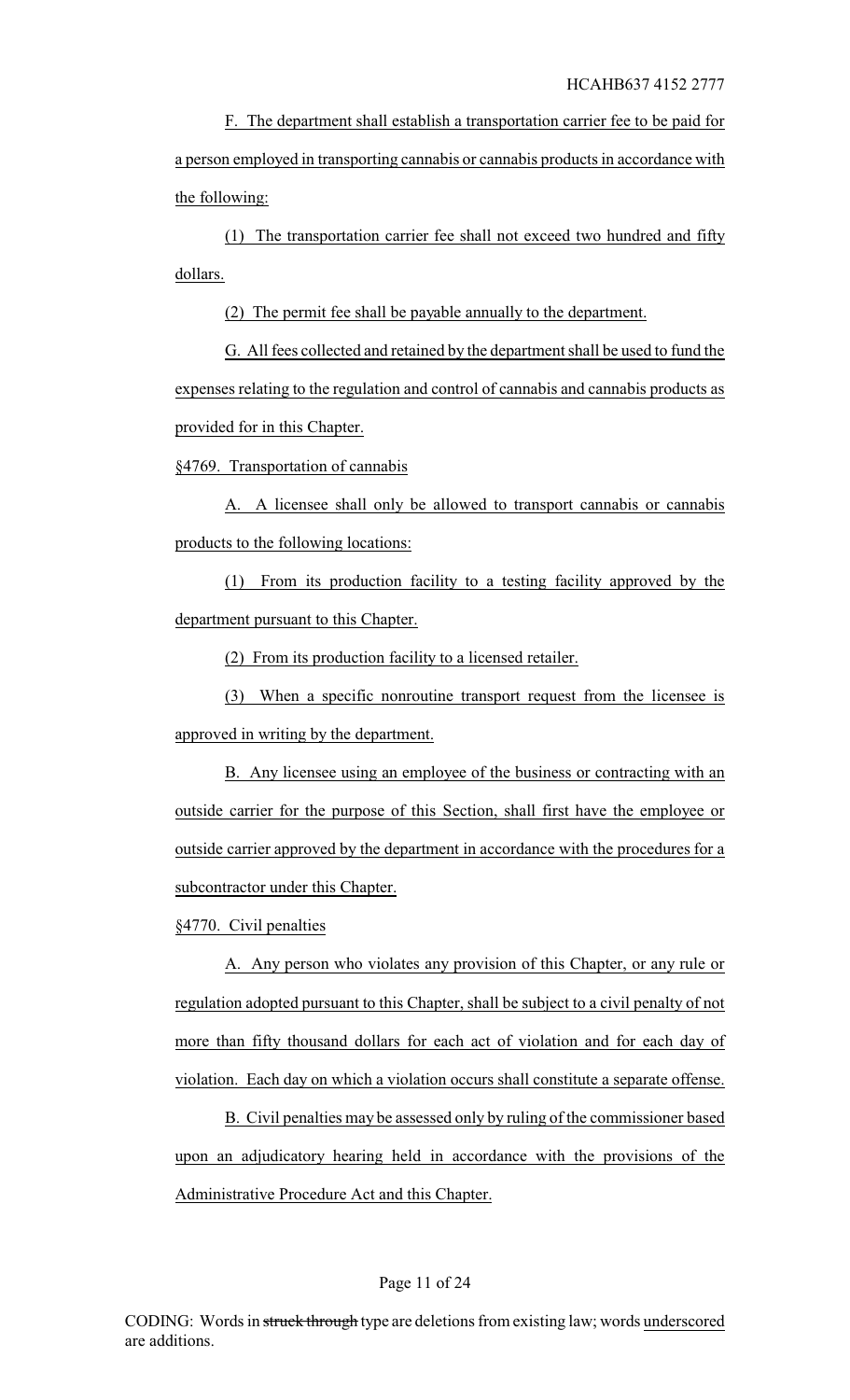§4771. Therapeutic marijuana; issuance of licenses to therapeutic marijuana production facilities

A. Nothing in this Chapter shall be construed to limit any privileges or rights of a medical marijuana patient or production facility as provided for in R.S. 40:966(F) and 1046.

B. Notwithstanding any provision of R.S. 3:4766 through 4768, the department shall issue a cannabis production facility license to each entity that, pursuant to R.S. 40:1046, participated in a competitive public bid process and was awarded and entered into a contract with either the Louisiana State University Agricultural Center or the Southern University Agricultural Center for the cultivation, extraction, and production of therapeutic cannabis in Louisiana without necessity of an application for license. The department shall issue the licenses to the entity free of charge.

Section 2. Chapter 9 of Title 26 of the Louisiana Revised Statutes of 1950, comprised of R.S. 26:941 through 949, is hereby enacted to read as follows:

## CHAPTER 9. CANNABIS AND CANNABIS PRODUCTS

§941. Social Equity in the Cannabis Industry

A. It shall be the intent of the Legislature of Louisiana that there shall be no barriers to the entry, acceptance or approval of applications or licensure for individuals and communities most adversely impacted by the enforcement of marijuana laws. In the interest of establishing a legal cannabis industry that is equitable and accessible to those most adversely impacted by the enforcement of drug-related laws in this state, including cannabis related laws, the Legislature of Louisiana finds and declares that a program of social equity should be established. The Legislature of Louisiana also finds and declares that individuals who have been arrested or incarcerated due to drug laws suffer long-lasting negative consequences, including impacts to employment, business ownership, housing, health, and longterm financial well-being. The Legislature of Louisiana declares that promotion of business ownership by individuals who have resided in areas of high poverty and high enforcement of cannabis-related laws furthers an equitable cannabis industry.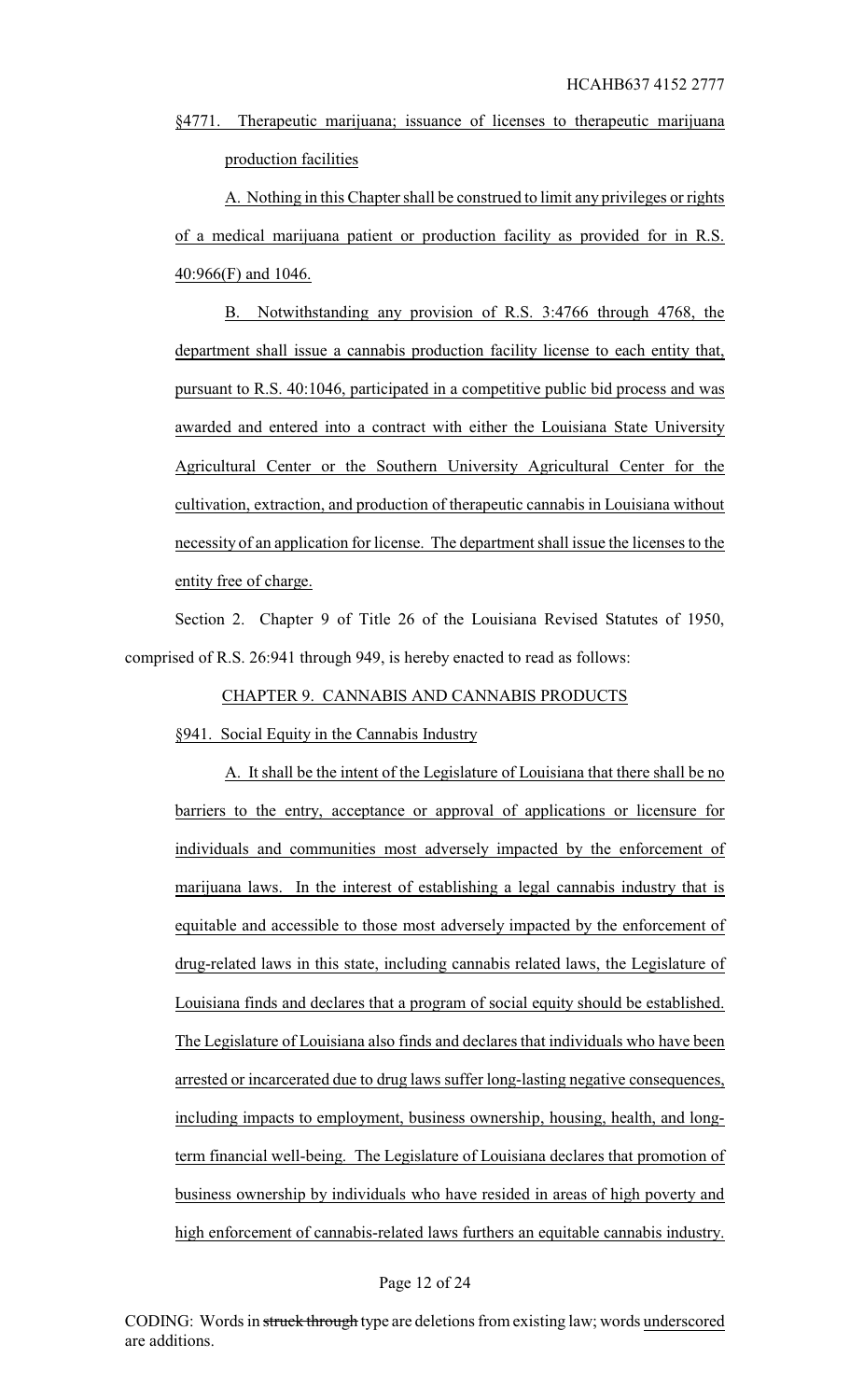Therefore, in the interest of remedying the harms resulting from the disproportionate enforcement of cannabis-related laws, the Legislature of Louisiana finds and declares that a cannabis equity program shall be developed and should offer, among other things, financial assistance and license application benefits to individuals most directly and adversely impacted by the enforcement of cannabis-related law who are interested in starting cannabis business establishments.

§942. Definitions

(1) "Applicant" means a natural person, a corporation, limited liability company, partnership, joint stock association, sole proprietorship, joint venture, business association, cooperative association, professional corporation, or any other legal entity or organization through which business is conducted who has applied to the office of alcohol and tobacco control within the Department of Revenue for a cannabis retailer permit.

(2) "Bureau" means the Louisiana Bureau of Criminal Identification and Information of the Department of Public Safety and Corrections, office of state police.

(3) "Cannabis" means all parts of plants of the genus Cannabis, whether growing or not; the seeds thereof; the resin extracted from any part of such plant, and everycompound, manufacture, salt, derivative, mixture, or preparation of such plant, its seeds or resin, but shall not include the mature stalks of such plant, fiber produced from such stalks, oil or cake made from the seeds of such plant, any other compound, manufacture, salt, derivative, mixture, or preparation of such mature stalks (except the resin extracted therefrom), fiber, oil, or cake or the sterilized seed of such plant which is incapable of germination.

(4) "Cannabis retailer" means any person, other than a wholesaler, who sells, offers for sale, exposes for sale, or has in his possession for sale or distribution any cannabis in any quantity.

(5) "Commissioner" means the commissioner of alcohol and tobacco control who shall be the assistant secretary of the office of alcohol and tobacco control in the Department of Revenue.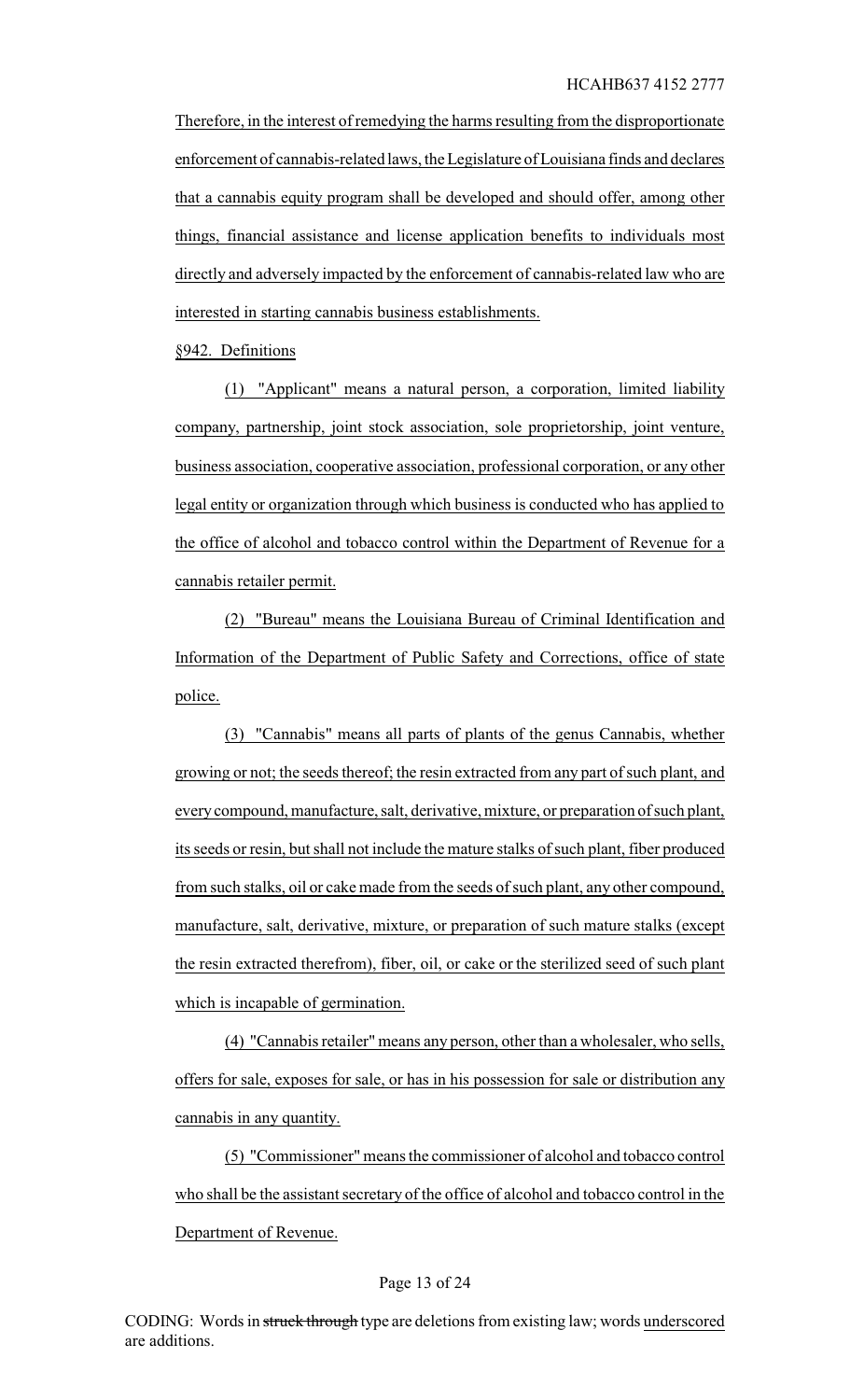(6) "Criminal history record information" means information collected by state and federal criminal justice agencies on individuals consisting of identifiable descriptions and notations of arrests, detentions, indictments, bills of information, or any formal criminal charges, and any disposition arising therefrom, including sentencing, criminal correctional supervision, and release. It shall not include intelligence information gathered for investigatory purposes or any identification information which does not indicate involvement of the individual in the criminal justice system.

(7) "Department" means the office of alcohol and tobacco control within the Department of Revenue.

(8) "FBI" means the Federal Bureau of Investigation of the United States Department of Justice.

(9) "Production facility" means a person who sells cannabis and cannabis products to a licensed cannabis retailer exclusively, within the state, who conducts a bona fide wholesale business and maintains a warehouse or warehouses for the storage and warehousing of cannabis and cannabis products in the area where domiciled and licensed by the state, and conducts and maintains systematic and regular solicitations, distribution, deliveries, and sales of cannabis and cannabis products to licensed retail dealers located within the boundary of this state.

§943. Permits

A.(1) The commissioner shall issue, as authorized by this Chapter, a cannabis retailer permit and shall adopt rules and regulations that specify the identifying information that is required to appear on the face of each of permit. Prior to selling, offering for sale, exposing for sale, or possessing for sale or distribution cannabis in any quantity, a person shall obtain a permit in accordance with the provisions of this Section.

(2) The commissioner shall develop rules for issuing retailer permits in accordance with the Administrative Procedures Act to ensure the number of retailers are equally distributed amongst each region of the state in accordance with this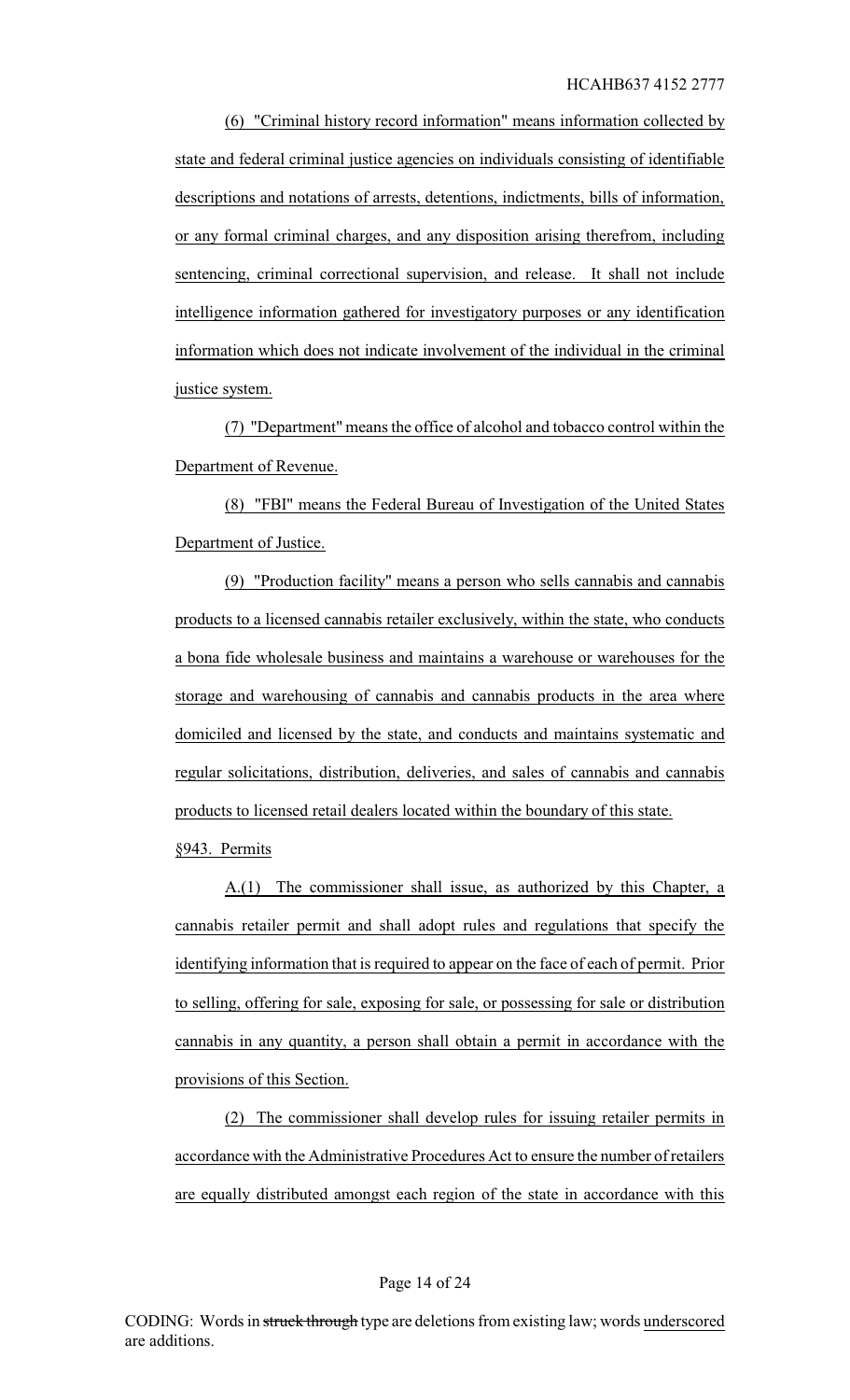Section. The department shall use, at a minimum, the following criteria to develop such rules for issuing permits:

(a) Population distribution of each region.

(b) Preference to applicants residing in an area with a disproportionately high number of nonviolent marijuana drug arrests and convictions.

(c) Preference to applicants who have resided in the state for at least five years prior to the effective date of this Chapter.

B.(1) The commissioner shall issue a total of forty permits statewide, with no more than five permits issued for any one geographic area covering the eight regional planning commissions created pursuant to Subparts C and F of Part IV of Chapter 1 of Title 33 of the Louisiana Revised Statutes of 1950, except for as provided in Paragraph (2) of this Subsection. A permit shall be valid for a period of two years unless suspended or revoked pursuant to Chapter.

(2) The commissioner may issue more than the allowable statewide total of permits if the market demands and requests necessitate such an increase; however, the commissioner shall seek to maintain a statewide and regional balance of permits issued.

(3) Permit holders shall contact the commissioner regarding the renewal of all permits prior to the end of the term of the permit in accordance with the provisions of this Chapter.

§944. Fees; disposition of funds

A. The department shall establish an application fee to be paid by an applicant.

(1) The application fee shall not exceed two thousand five hundred dollars.

(2) The application fee shall be payable to the department upon submission of the application, and prior to the department beginning any review and an applicant submitting fingerprints.

B. The department shall establish a cannabis retailer permit fee to be paid by the permittee in accordance with the following: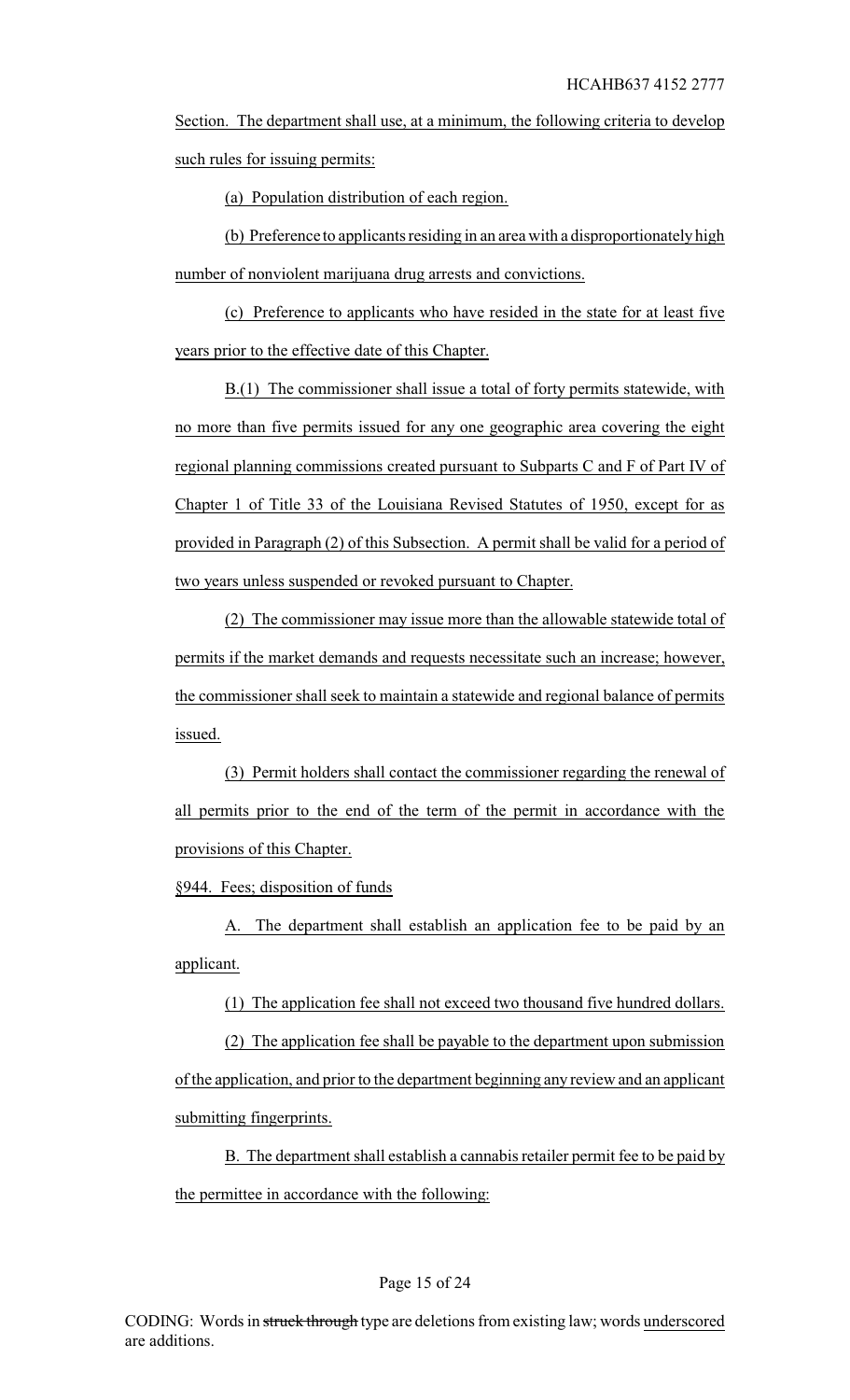(1) The initial permit fee shall not exceed one hundred thousand dollars. However, the department may reduce the amount of the fee only if the population distribution is limited.

(2) The permit fee shall be payable to the department upon issuance of the license. The permittee shall pay a renewal fee of fifty thousand dollars every year thereafter.

C. All fees collected and retained by the department shall be used to fund the expenses related to the regulation and control of cannabis and cannabis products as provided for in this Chapter. The department shall use a portion of the application fee to cover the expenses associated with obtaining an applicant's fingerprints and criminal history record information and shall not charge an applicant any fee beyond the application fee for these expenses.

§945. General requirements; authorizations to obtain criminal history record information; qualifications; location; and ratios

A. An applicant for a retailer permit shall meet the following qualifications:

(1) Be twenty-one years of age or older.

(2) Provide proof of valid lease or ownership of premises in which the business will be located.

B. As a condition of eligibility, the department shall require an applicant to do the following:

(1) Submit a full set of fingerprints, in a form and manner prescribed by the department.

(2) Permit the department to request and obtain state and national criminal history record information on the applicant.

C. In accordance with the provisions and procedure prescribed by this Section, the department shall request and obtain state and national criminal history record information from the bureau and the FBI relative to any applicant for licensure whose fingerprints the department has obtained pursuant to this Section for the purpose of determining the applicant's suitability and eligibility for a permit.

### Page 16 of 24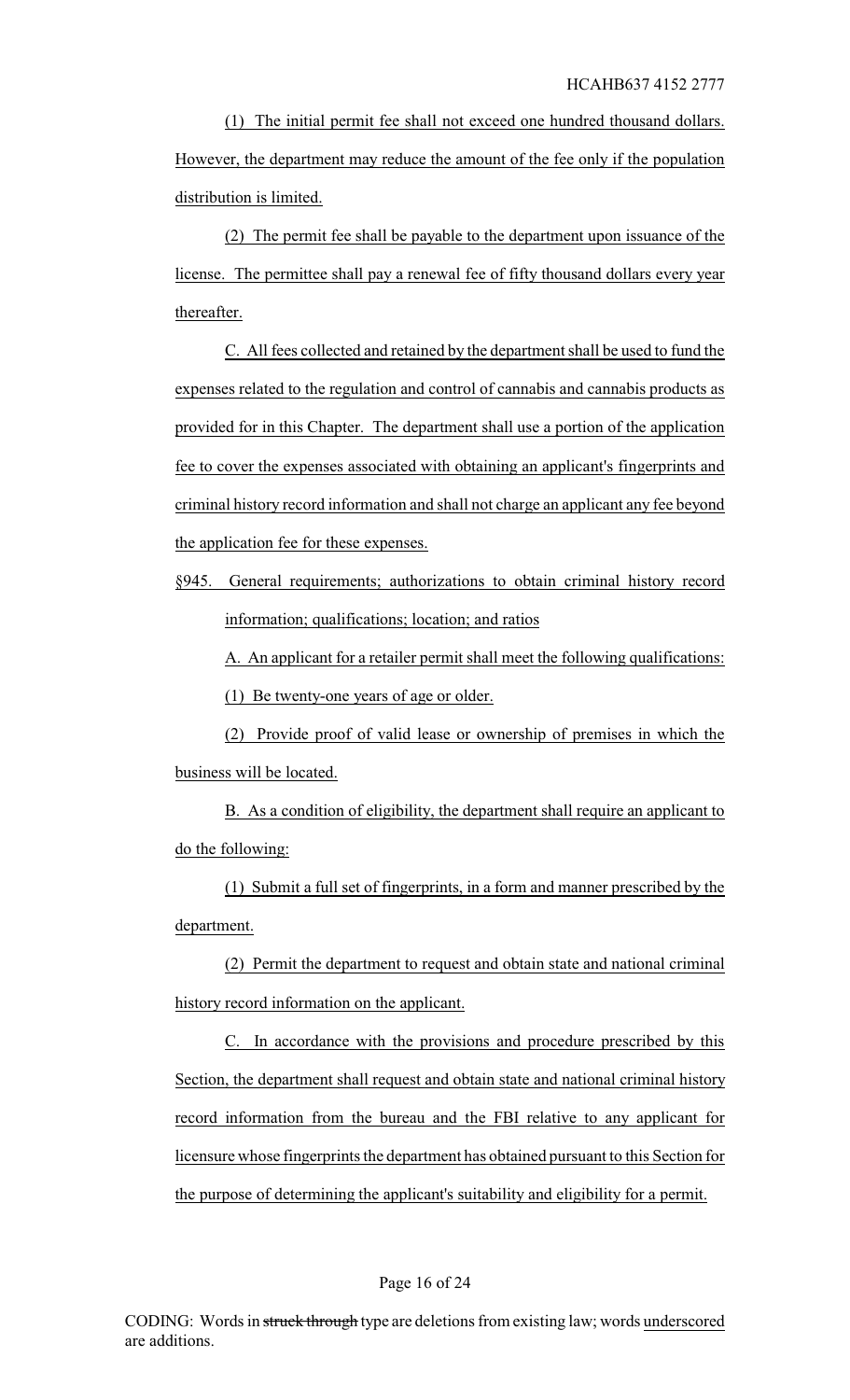D. Upon request by the department and upon submission of an applicant's fingerprints, and such other identifying information as may be required, the bureau shall survey its criminal history records and identification files and make a simultaneous request of the FBI for similar or related information from other jurisdictions. The bureau may charge the department a reasonable processing fee for conducting and reporting on any such search.

E. No retail location shall be located in a "drug free zone" as defined in R.S.  $17:405(A)$ .

F. Retail locations shall only sell cannabis and cannabis products and shall not sell any other products or services besides cannabis and cannabis products. The retail location shall have the following provisions:

(1) The location shall be supervised by a retailer employee at all times when customers are present to ensure only persons who are twenty-one years of age and older are permitted to enter.

(2) Retail employees shall make reasonable efforts to limit the number of customers in relation to the number of employees present in the location at any time.

(3) If the applicant's business is to be conducted wholly or partly by one or more managers, agents, servants, employees, or other representatives, those persons shall also possess the qualifications required of the applicant and shall furnish verification of suitability in accordance with the provisions of this Chapter.

G. The commissioner shall promulgate rules and regulations pursuant to the provisions of the Administrative Procedure Act as necessary to implement the provisions of this Section and any additional requirements.

§946. Suitability requirements

A. The department shall not grant any permit pursuant to the provisions of this Chapter if the applicant or any officer, director, or any person having a five percent or more economic interest in the entity seeking a permit has been disqualified on the basis of the following criteria:

(1) Has been convicted or entered a plea of guilty or nolo contendere for any of the following: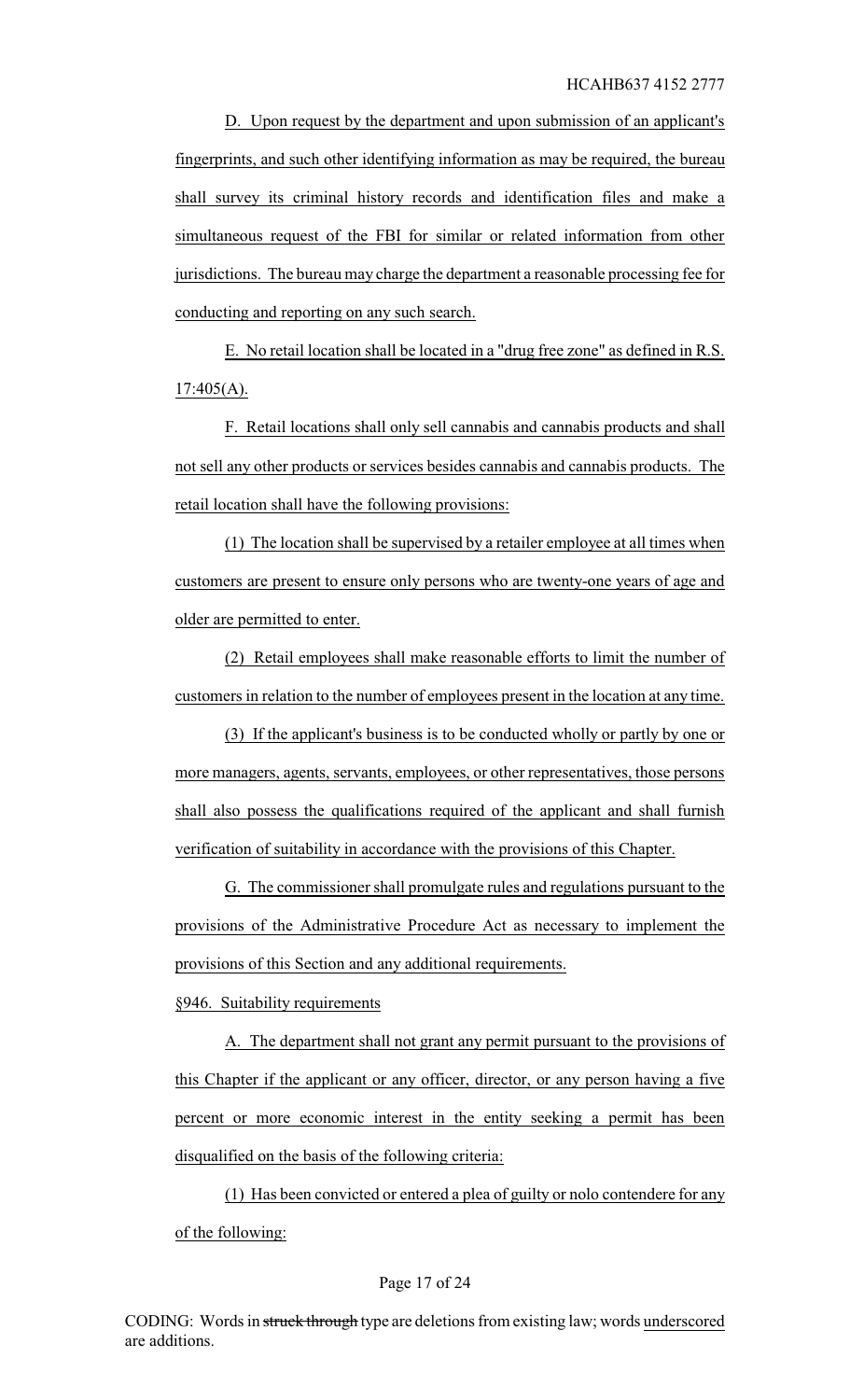(a) Theft or attempted theft, illegal possession of stolen things, or any offense or attempt involving the misappropriation of property or funds five years from the date of application.

(b) Any offense involving fraud or attempted fraud or false statements or declarations five years from the date of application.

(c) A crime of violence as defined in R.S. 14:2(B).

(d) Any offense involving schedule I narcotics, provided the offense was not marijuana related.

(2) There is a current prosecution or pending charge against the person in any jurisdiction for any offense listed in Paragraph (1) of this Subsection.

(3) The applicant or any person required to be suitable pursuant to this Section fails to provide information and documentation to reveal any fact material to a suitability determination or supplies information which is untrue or misleading as to a material fact pertaining to the suitability criteria.

# §947. Age requirements

No person under twenty-one years of age shall enter the premises of, or be employed in, a cannabis retail establishment.

§948. Cannabis retailer restrictions

Cannabis retailers are prohibited from all of the following activities:

(1) The sale of more than one ounce of cannabis or cannabis related products to any individual per calendar day.

(2) The sale of cannabis or cannabis products over the internet. All sales of cannabis and cannabis products must take place within a cannabis retail location.

(3) The sale or giving away of any consumable that is not cannabis or a cannabis product, including but not limited to cigarettes or tobacco products, alcohol beverages, food products, and non-alcohol beverages.

(4) The sale or giving away of any service that is not related to the sale of cannabis or a cannabis product.

### Page 18 of 24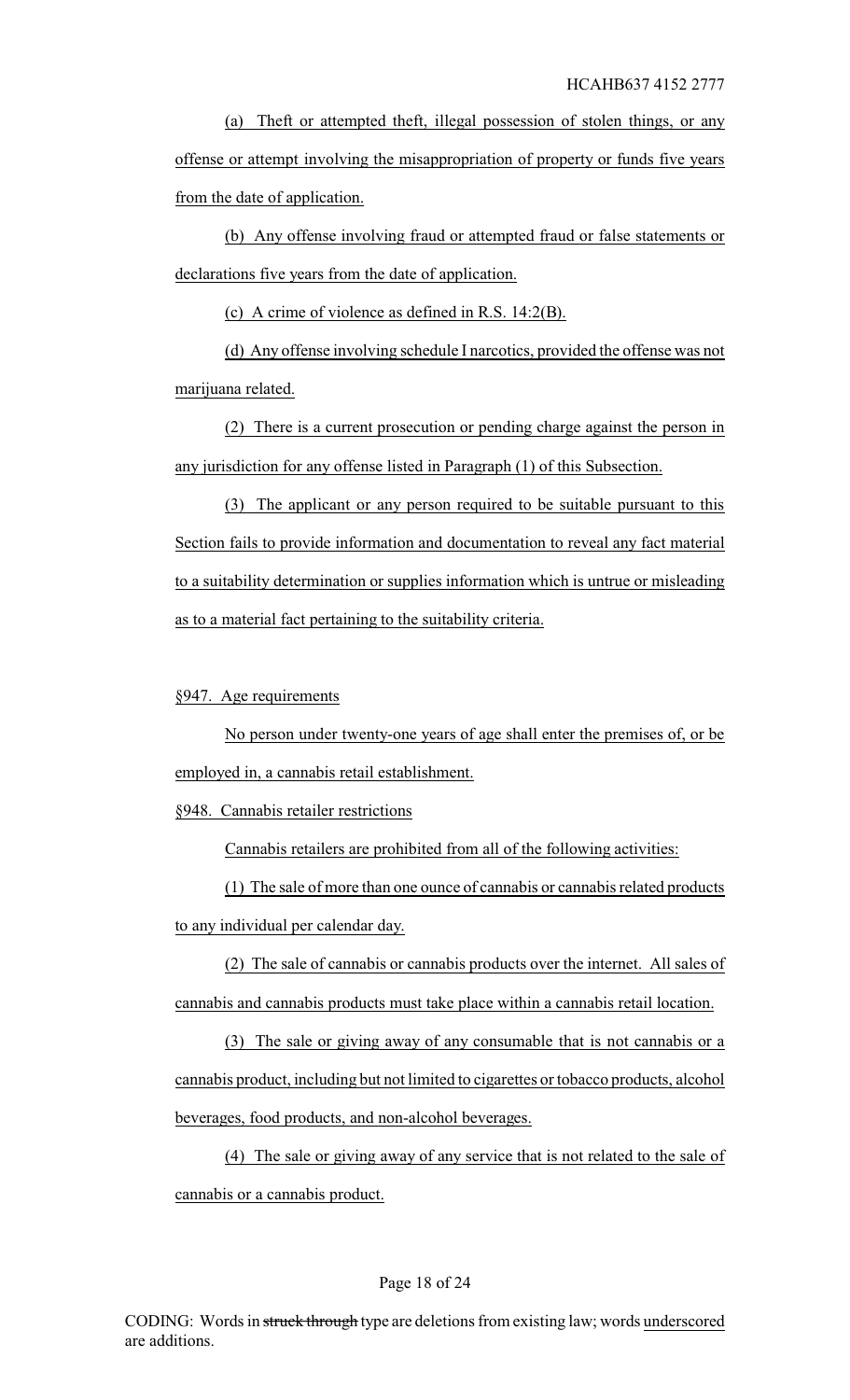(5) Providing or allowing entertainment of any type on the premises of the retail location.

§949. Suspension or revocations of retailer permits

A. No person holding a permit and no agent, associate, employee, representative, or servant agent of any person, shall do or permit any of the following acts to be done on or about the licensed premises:

(1)(a) Sell or serve cannabis or cannabis products to any person under twenty-one years of age. To determine the age of the consumer, each person shall submit any one of the following:

(i) A valid, current Louisiana driver's license which contains a photograph of the person presenting the driver's license. For the purposes of this Item, a digitized credential through an electronic wallet, commonly known as "LA Wallet", shall also be an acceptable form of a Louisiana driver's license.

(ii) A valid, current driver's license of another state which contains a photograph of the person and birth date of the person submitting the driver's license.

(iii) A valid, current special identification card issued by the state of Louisiana pursuant to R.S. 40:1321 containing a photograph of the person submitting the identification card.

(iv) A valid, current passport or visa issued by the federal government or another country or nation, that contains a permanently attached photograph of the person and the date of birth of the person submitting the passport or visa.

(v) A valid, current military or federal identification card issued by the federal government containing a photograph of the person and date of birth of the person submitting the identification card.

(vi) A valid, current special identification card of another state which contains a photograph of the person and birth date of the person submitting the identification card.

(b) Each form of identification listed above shall on its face establish the age of the person as twenty-one years of age or older, and there must be no reason to doubt the authenticity or correctness of the identification. No form of identification

#### Page 19 of 24

CODING: Words in struck through type are deletions from existing law; words underscored are additions.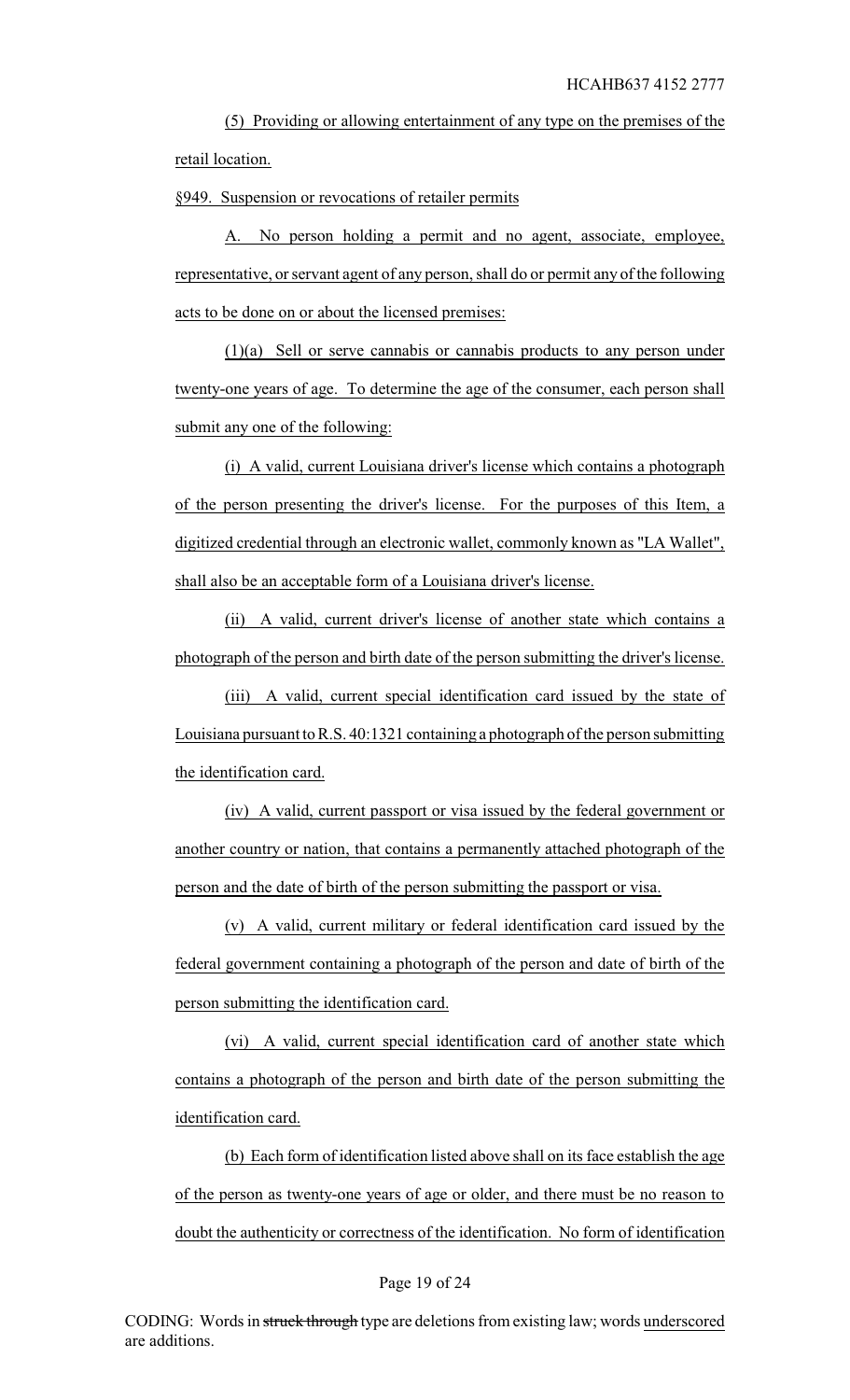HCAHB637 4152 2777

mentioned above shall be accepted as proof of age if it is expired, defaced, mutilated, or altered. If the state identification card or lawful identification submitted is a duplicate, the person shall submit additional identification which contains the name, date of birth, and photograph of the person. A duplicate driver's license shall be considered lawful identification for the purposes of this Paragraph, and a person shall not be required to submit additional information containing the name, date of birth, and picture of the person. In addition, an educational institution identification card, check cashing identification card, or employee identification card shall not be considered as lawful identification for the purposes of this Paragraph.

(2)(a) Intentionally entice, aid, or permit any person under the age of twentyone to visit or loiter in or about any place where cannabis or cannabis products are the principal commodities sold, handled, or given away.

(b) Permit any person under twenty-one years of age to work in or on the premises in any capacity.

(3) Permit any prostitution activities on the licensed premises even if such activities are permitted by law.

(4) Sell, offer for sale, possess, or permit the consumption on or about the licensed premises of any kind or type of cannabis or cannabis products.

(5) Intentionally conduct illegal gambling, as defined by law, on the premises described in the application for the permit.

(6) Fail to keep the premises clean and sanitary.

(7) Illegally sell, offer for sale, possess, or permit the consumption on or about the licensed premises of any kind or type of controlled dangerous substances or other illegal substances.

(8) Permit any disturbance of the peace or obscenity, or any lewd, immoral, or improper entertainment, conduct, or practices on the licensed premises.

B. A violation of the provisions of this Section by a retail dealer's agent, associate, employee, representative, or servant shall be considered an act of the retailer for purposes of suspension or revocation of a permit.

### Page 20 of 24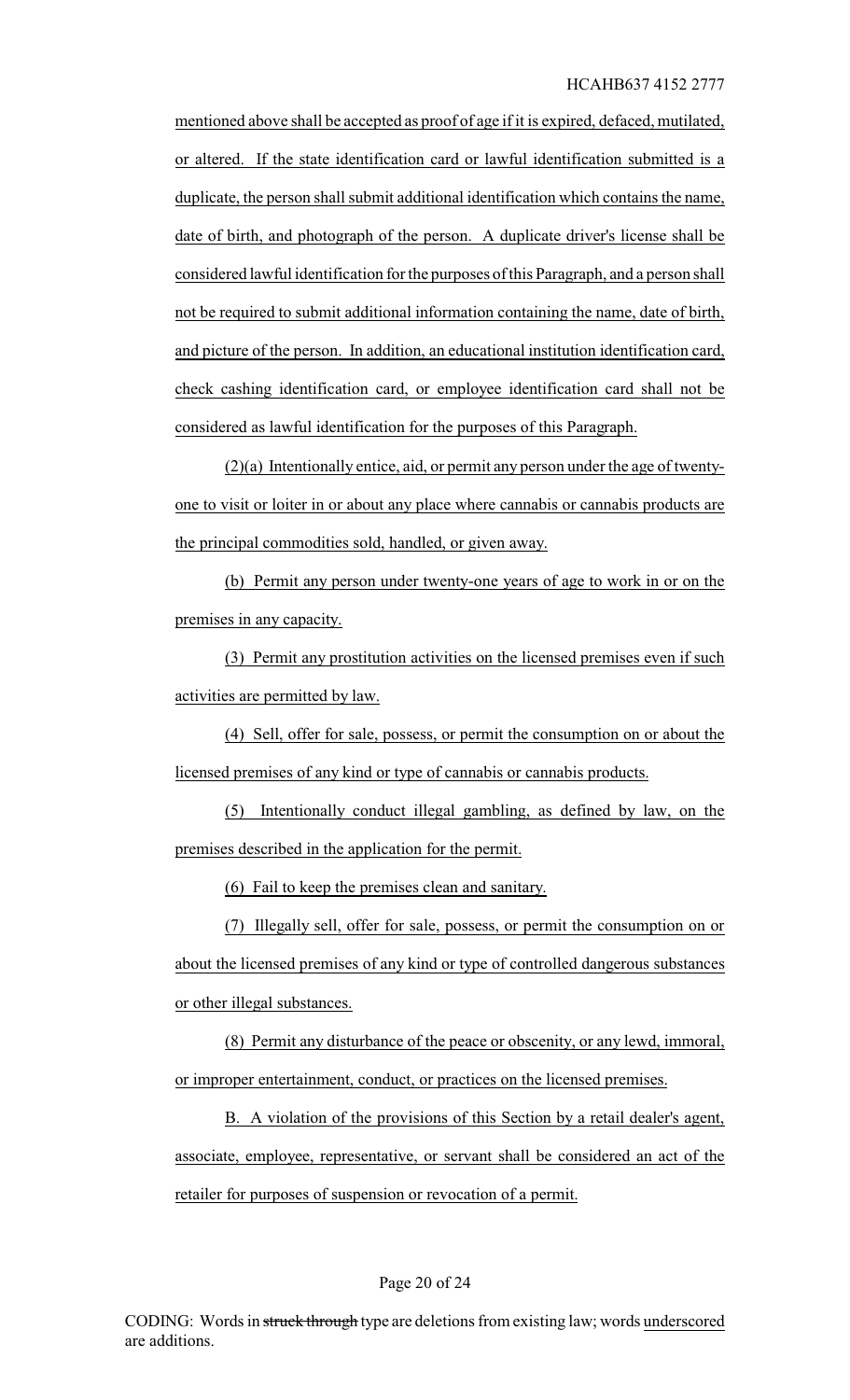C. A person who violates the provisions of this Section or any rule or regulation of the commissioner, where no other penalty is provided for in this Section, shall be fined not less than two thousand five hundred dollars nor more than ten thousand dollars, imprisoned for not less than six months nor more than five years, or both. Any such violation shall be sufficient cause for the suspension or revocation of a permit.

D. Notwithstanding the issuance of a permit by way of renewal, the commissioner may revoke or suspend such permit, as prescribed by this Chapter, for violations of this Section occurring during the permit period immediately preceding the issuance of such permit.

Section 3.(A) The commissioner of agriculture and forestry shall initiate the promulgation of all rules required by the provisions of Section 1 of this Act through the notice of intent process provided for in R.S. 49:953(A) prior to December 1, 2021.

(B) The commissioner of agriculture and forestry shall take no action to enforce the provisions of Section 1 of this Act prior to the sixtieth day after the date of adoption of the administrative rules required by this Section.

Section 4.(A) The commissioner of alcohol and tobacco control shall initiate the promulgation of all rules required by the provisions of Section 2 of this Act through the notice of intent process provided for in R.S. 49:953(A) prior to December 1, 2021.

(B) The commissioner of alcohol and tobacco control shall take no action to enforce the provisions of Section 2 of this Act prior to the sixtieth day after the date of adoption of the administrative rules required by this Section.

Section 5. Sections 1 through 4 of this Act shall take effect and become operative if and when the Act which originated as House Bill No. 243 of this 2021 Regular Session of the Legislature is enacted and becomes effective."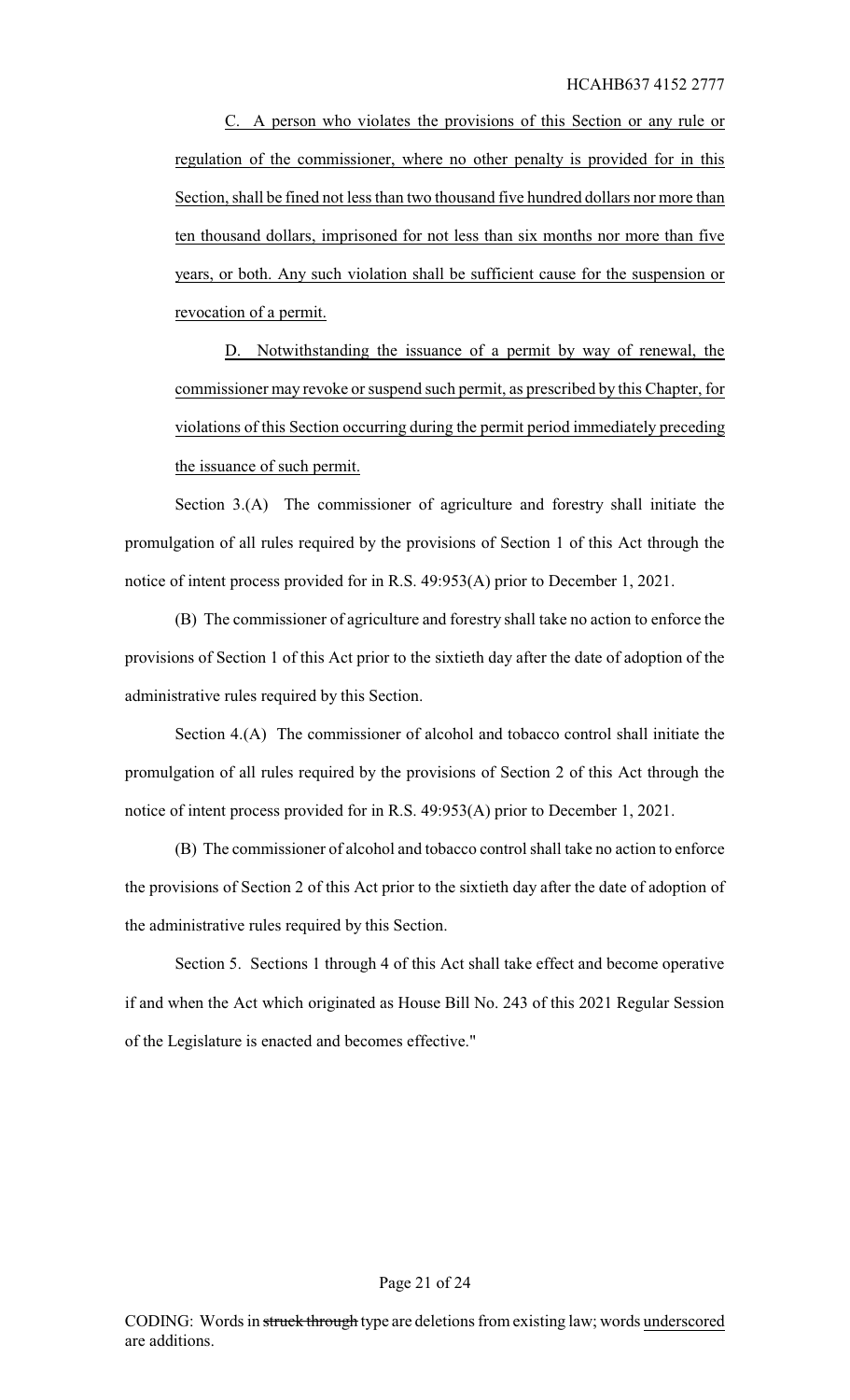# DIGEST

The digest printed below was prepared by House Legislative Services. It constitutes no part of the legislative instrument. The keyword, one-liner, abstract, and digest do not constitute part of the law or proof or indicia of legislative intent. [R.S. 1:13(B) and 24:177(E)]

## HB Draft 2021 Regular Session

**Abstract:** Provides for the regulation of the cultivation, manufacturing, and retail sale of cannabis and cannabis products.

Proposed law creates a program of social equity in the cannabis industry for the purpose of offering financial assistance and license application benefits to individuals most directly and adversely impacted by enforcement of cannabis-related law who are interested in starting cannabis businesses.

Proposed law authorizes the Dept. of Agriculture and Forestry (LDAF) to create and issue up to 10 cannabis production facility licenses.

Proposed law defines "applicant", "bureau", "cannabis", "cannabis equity applicant", "cannabis equity licensee", "cannabis equity program", "commissioner", "criminal history record information", "cultivate", or "cultivating", "department", "FBI", "licensee", "licensure", "permit", "permittee", "production facility", and "retailer".

Proposed law requires applicants and subcontractors to undergo a state and national criminal background check and prohibits the department from issuing a license or approving a contract if the applicant, subcontractor, or any officer, director, or person with a 5% or more economic interest in the license has been convicted of or entered a guilty or nolo contendere plea for certain criminal offenses.

Proposed law requires each applicant of a production facility license and a retailer permit to pay an application fee not to exceed \$2,500, which will cover administrative costs, and each production facility licensee to pay an annual license fee not to exceed \$100,000.

Proposed law requires each production facility licensee to pay a suitability fee, which will be paid to the La. State Police, Gaming Division for the purpose of investigating a chosen licensee's qualifications and an annual \$50 permit fee for each person employed in the operation or supervision of the licensee's operation.

Proposed law requires the LDAF to develop rules for the issuing of licenses based on a minimum criteria of the following:

- (1) Population distribution of the state.
- (2) Issue at least one license to a cannabis equity applicant qualified under the cannabis equity program for every one license issued to a non cannabis equity applicant.
- (3) Applicants who have resided in this state or owned the property on which the production facility will be located for at least five years prior to the effective date of this Act and have a stake of at least fifty-one percent ownership in the property.

Proposed law prohibits licensees from selling or transferring their license to another person that has not been a La. resident for at least five years prior to the sale or transfer or to an entity that does not have an ownership group made up of at least 51% of La. residents residing in the state at least five years prior to the sale or transfer.

Proposed law prohibits anyone from being licensed, or to contract, to cultivate, process, transport, or sale cannabis or cannabis products in the state that has been disqualified on the basis of the following:

### Page 22 of 24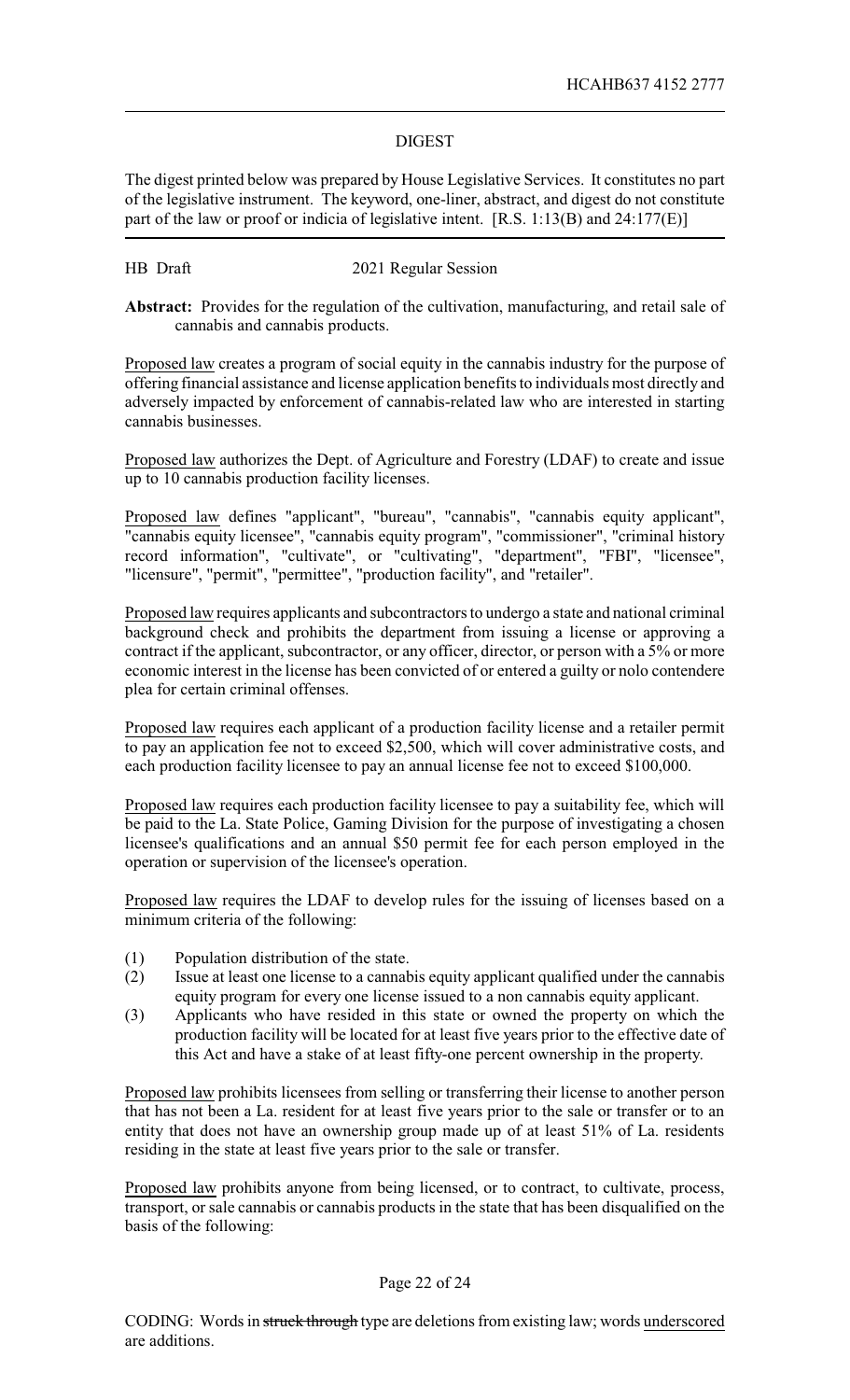- (1) Has been convicted or entered a plea of guilty or nolo contendere for any of the following:
	- (a) Theft or attempted theft, illegal possession of stolen things, or any offense or attempt involving the misappropriation of property or funds within 5 years from the date of application.
	- (b) Any offense involving fraud or attempted fraud or false statements or declarations within five years from the date of applicaiton.
	- (c) A crime of violence as defined in present law (R.S. 14:2(B)).
	- (d) Any offense involving schedule I narcotics, provided the offense was not marijuana related.
- (2) There is a current prosecution or pending charge against the person in any jurisdiction for any offense listed in the paragraph above.
- (3) Fails to provide information and documentation to reveal any fact material to a suitability determination or supplies information which is untrue or misleading as to a material fact pertaining to the suitability criteria.

Proposed law allows for the transportation of cannabis and cannabis products in limited situations between licensees and establishes a \$250 contract carrier permit fee for any  $3<sup>rd</sup>$ party contracting with a licensee for the purpose of transporting cannabis and cannabis products.

Proposed law provides for civil penalties up to \$50,000 per violation per day based upon ruling of the commissioner of agriculture.

Proposed law clarifies that proposed law does not interfere with the rights of medical marijuana patients or licensed medical marijuana production facilities and requires the LDAF to issue a production facility license to any current therapeutic marijuana license holder.

Proposed law requires the commissioner of the office of alcohol and tobacco control to issue cannabis retailer permits and requires such a permit prior to selling cannabis or cannabis products. Specifies that the retailer permit is valid for a two-year period. Limits the number of permits to be issued in the state to 40 total and requires no more than 5 per regional planning area of the state; but provides for situations where the commissioner may increase the total permits issued.

Proposed law requires an initial retailer permit fee not to exceed \$100,000, which may be reduced by the commissioner if the population distribution is limited, and an annual renewal fee of \$50,000 every year thereafter.

Proposed law requires applicants for a retailer permit to be at least 21 years of age or older, and prohibits anyone under the age of 21 from working in or entering the premises of a retailer. Requires any employee of a retailer to furnish verification to the permittee that they meet the same suitability requirements as the permittee.

Proposed law restricts production facilities and retail locations from being located in a "drug free zone."

Proposed law includes additional restrictions, including the following prohibitions:

- (1) Selling more than one ounce of cannabis or cannabis products to any individual per calendar day.
- (2) Selling cannabis or cannabis products to persons under the age of 21. Requires certain forms of identification to be presented to the retailer.
- (3) Selling cannabis or cannabis products on the internet.